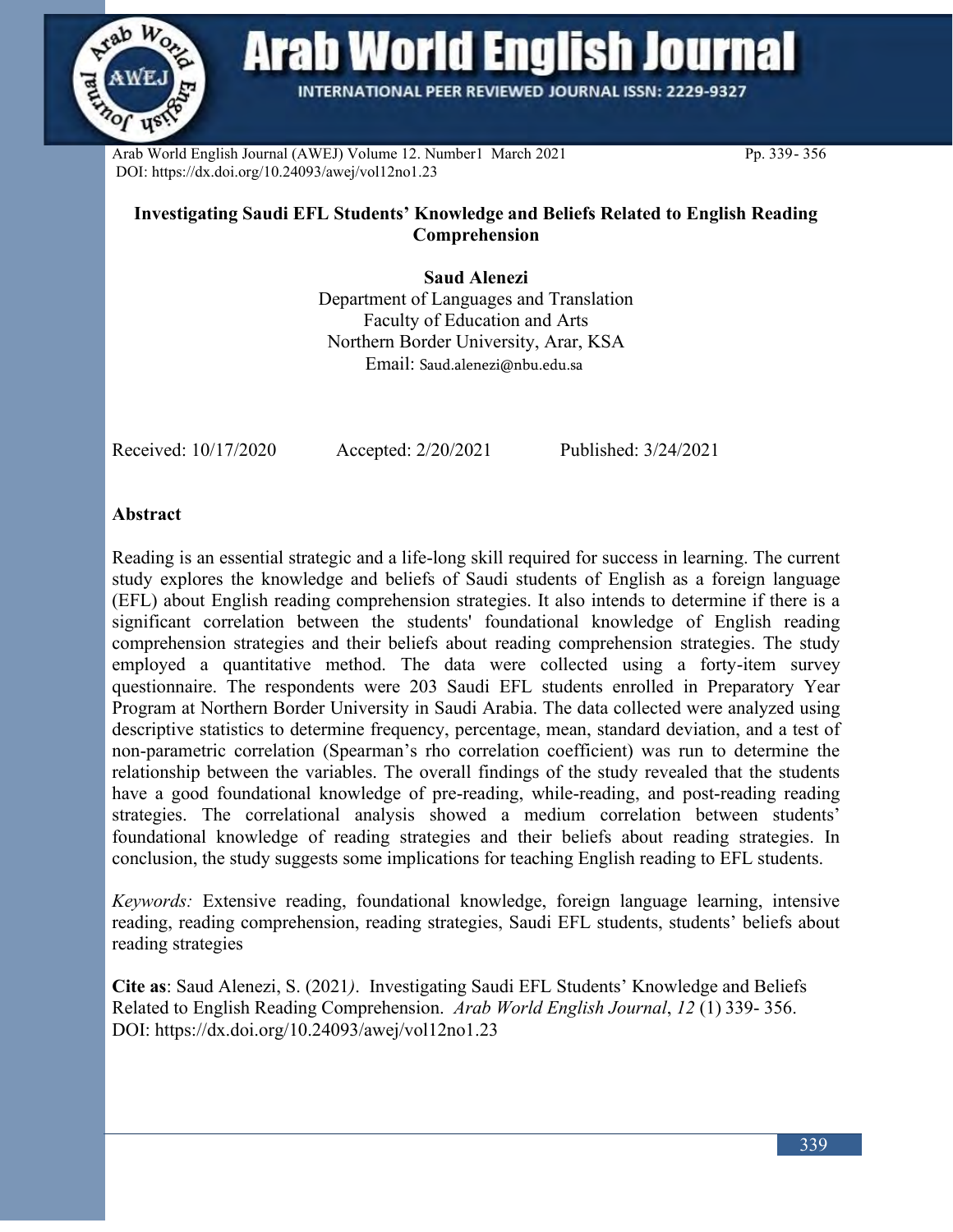### **Introduction**

Language learning strategies are essential aspects in language learning. The foundational knowledge of effective learning strategies helps language learners to become self-managed and self-regulated learners who take responsibility for their education (Habok & Magyar, 2018). Reading is an essential strategic and a life-long skill required to achieve higher academic performances (Shoebottom, 2015). In other words, reading is a substantial skill that contributes to success of learners of foreign language learning. Recent educational trends consider reading as the prerequisite skill required at the beginning of cognitive growth and attaining the necessary skills of language (Alshumaimeri, 2017; Wang, 2017).

Moreover, several studies conducted by researchers about English reading strategies and acquisition in foreign language contents have attempted to look for components that affect students' reading performances, and teaching methods. Concerning students' knowledge, some students struggle to read just a few words appropriately, while at the same time, others can read fluently. Students mostly encounter problems while reading, for example, lack of self-study activities, spelling and pronunciation problems, disinterest in collaborative work, and difficulties to apply scanning and skimming reading strategies (Nezami, 2012).

Moreover, the Saudi Ministry of Higher Education has prioritized the teaching of the four basic skills of language (reading, writing, listening, and speaking) at Preparatory Year Program (Mitchell & Alfuraih, 2017). It set a standard English course curriculum in a way that supports a learner-centered approach and peer collaboration. However, Saud EFL students are facing some challenges in adopting to the new standard. Generally speaking, the Arab countries reported some common problems including, poor foundational knowledge, poor reading habits, and students' attitudes regarding reading in English (Almahrooqi & Denman, 2016). As gaps in the literature, the researcher noticed that, although there are several studies conducted in the foreign language context about the issues of English reading skills, mostly the researchers have focused on measuring reading strategies and the students' performances in reading comprehension (Al-Qahtani, 2016; Al-Jahwari & Al-Humaidi, 2015; Bakhshalinezhad, Nikou & Bonyadi, 2015; Fitrisia, Tan & Yusuf., 2015; Han & Choi, 2018; Rajab & Al-Sadi, 2015). Few studies have investigated the foundational knowledge and beliefs of teachers about reading strategies (Al Asmari & Javid, 2018). The researcher noticed the need to conduct similar study to investigate the students' foundational knowledge and their beliefs regarding reading strategies. Henceforth, the current study is an attempt to examine Saudi EFL students' knowledge and beliefs related to English reading comprehension strategies.

This study is essential as it extends the understanding of reading comprehension from the students' accounts on their beliefs and perceptions of academic reading and reading strategy usage. Also understanding the students' knowledge and expectations is a prerequisite to meet language course objectives.

## **Questions of the Study**

1. What are the levels of foundational knowledge of English reading comprehension strategies and beliefs of Saudi EFL students in the Preparatory Year studies at Northern Border University?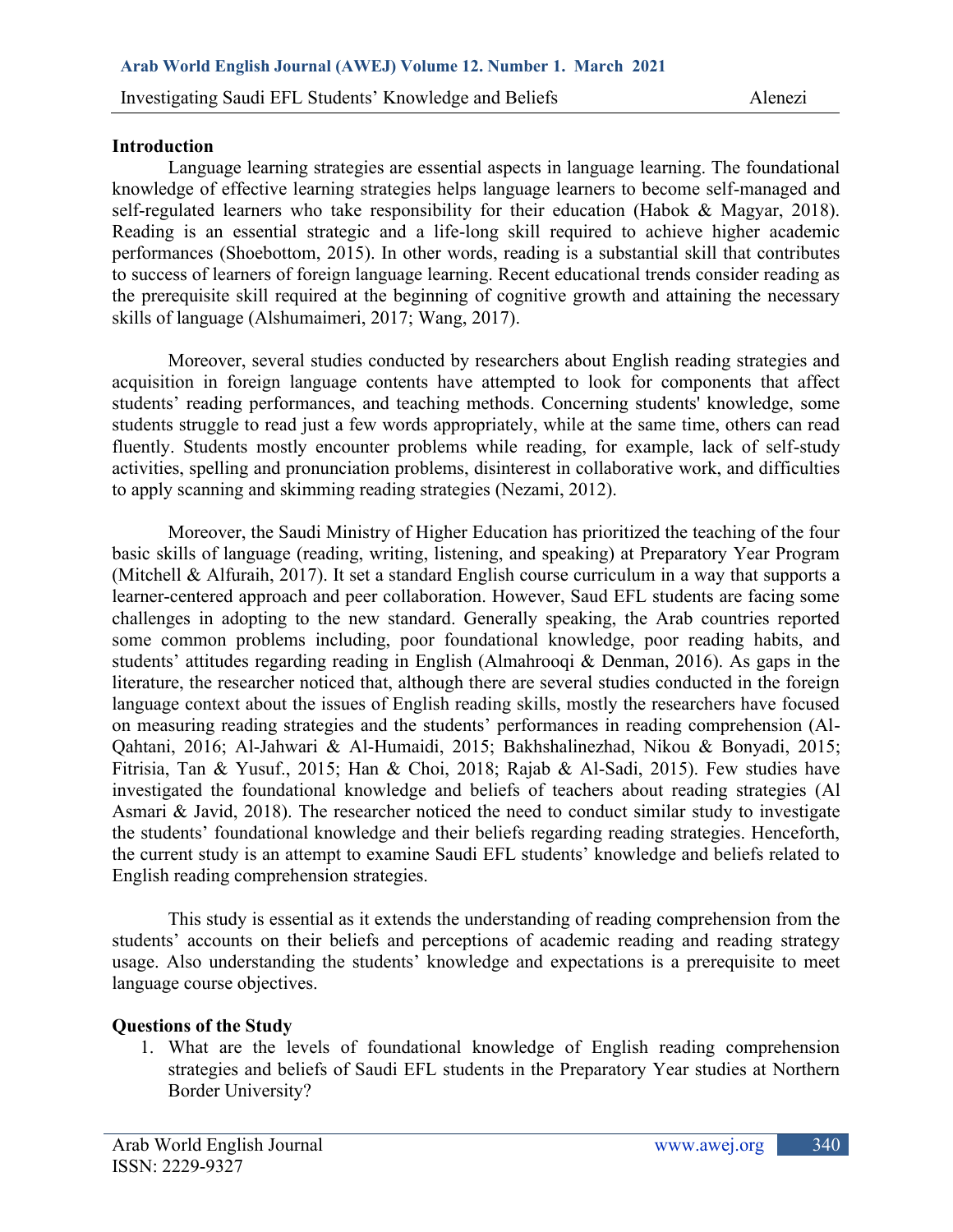2. Is there a significant correlation between Saudi EFL students' foundational knowledge of English reading comprehension strategies and their beliefs about reading comprehension strategies?

### **Literature Review**

Major linguistics theorists such as Piaget (1976), Vygotsky (1978), and Chomsky (1986) have considered reading as a process beyond more than just seeing and pronouncing words or attaining the aspects of phonology and semantics. However, reading is not merely decoding the written material of language; instead, it involves how we interact with the whole language through critical thinking, understanding contexts, and meanings (Crossley, Kyle & McNamara, 2016). In the past, there are two main models of teaching reading comprehension, namely, bottom-up and top-up models. The bottom-up model regarded reading development as a textdriven method where merely the text holds the significance irrespective of the reader's understanding, while the top-down model is a reader-driven procedure with text reading belonging to the eye of the reader. Later the third reading model emerged, which is called an interactive method. According to this model, understanding a text involved diverse reading processes, including the reader, the text and the context (Horiba & Fukaya, 2015). There are two types of communication while reading. First, it refers to the reader's use of both bottom-up (lower-level) and top-down (higher-level) processes. Second, it denotes the communication between the reader and the text while triggering the readers' schema and background knowledge (Hudson, 2007).

Okasha (2020) examined the effectiveness of using strategic reading techniques for improving EFL reading skills among Saudi university students. The experimental group used strategic reading techniques, while the control group received traditional class method. Study results showed that Saudi EFL learners need an innovative strategy to help them improve their reading. Therefore, the researcher recommended that teachers should adopt new techniques for providing feedback to EFL learners in reading, such as peer-review, reading conferences, and self-correction.

Taladngoen, Palawatwichai, Estaban, and Phuphawan (2020) explored factors affecting Thai EFL tertiary students' reading comprehension ability. Study participants were 19 EFL tertiary students majoring in English for International Communication (EIC) in the Faculty of Business Administration and Liberal Arts at Rajamangala University of Technology Lanna Phitsanulok. The data were collected using a questionnaire and analyzed using descriptive statistics. The findings showed the participants' linguistic knowledge impacted on their reading comprehension ability than their perceptions. On the other hand, their background knowledge of the reading content was the most affecting sub-internal factor, at the same time, their perception of reading difficulty was the least affecting sub-internal factor.

The study by Alenizi (2019) evaluated pre-university educators' beliefs about reading comprehension in English as a foreign language (EFL) in the framework of the Kingdom of Saudi Arabia. It also recognized the complications confronted by undergraduate students in their reading comprehension courses to have a rounded view of the education progression. The findings revealed that teachers' reluctance to awareness of teaching strategies causes adverse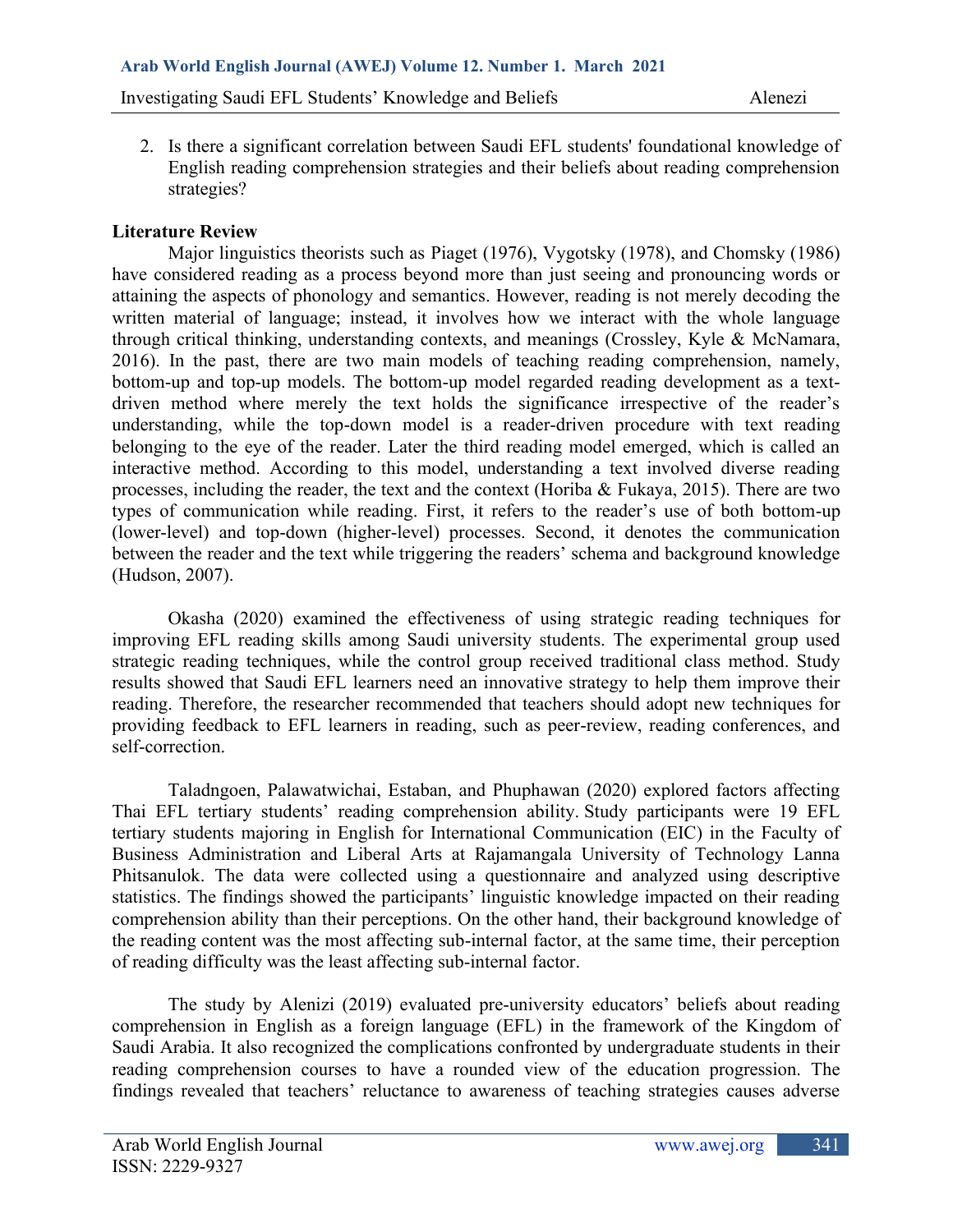effects on the learners. The results also showed that the culture and background knowledge played substantial roles in enhancing students reading comprehension.

The study by Han and Choi (2018) examined Korean EFL middle school students reading performance. The study adopted a quasi-experimental design. The participants of the study were divided into experimental and control groups. Both groups received the same reading materials to read. However, participants in the control group answered comprehension questions only, in contrast, their counterparts in the experimental group received supplemented questions in three forms: literal, inferential, and evaluative. The results revealed a positive effect between postreading question-generation activities and cooperative learning on English reading abilities. The results also found the experimental group performed better than the control group regarding inferential and evaluative questions. On the other hand, self-learning was more operational than cooperative learning in the evaluative questions.

Haryanto, Mukminin, Habibi, Sulistiyo, and Peni (2016) conducted a qualitative study to explore information about the reading comprehension strategies employed by EFL students. The data was collected using an in-depth semi-structured interview. The study assessed the students' cognitive and metacognitive strategy under three phases: pre-reading, while-reading, and postreading. The findings of this study revealed that the participants employed some metacognitive strategies during pre-reading activities, such as: understanding the theme or heading of the text, observing the images, diagrams, maps, and other symbols, and reading the opening sentences. While reading a cognitive strategy was frequently engaged with reading to enhance comprehension and taking notes or highlighting vital material in a text. Further, during postreading, a cognitive strategy was applied to check or assess comprehension.

Torres (2017) conducted a study to investigate the influence of pre-reading exercises and summaries on EFL students' reading comprehension. The results showed that the learners can understand the key concepts of the texts. The findings also showed that students have opposing opinions on the effectiveness of both approaches for reading English texts before and after the intervention.

Al Asmari and Javid (2018) investigated the English language teachers' perception of Saudi EFL students' reading comprehension and the importance of content schemata in learning. This study explored the practical classroom approaches employed by English language teachers that enable content schemas and can improve the students' reading comprehension. Study results found students' reading problems are as result of a lack of suitable instructional materials needed by the students to activate the content schemata.

Rajab and Al-Sadi (2015) investigated the attitudes and preferences of EFL learners regrading personal practices of the reading skill in the first and second language. A ten-item questionnaire was used to gain insights into the attitudes of EFL students towards English reading comprehension. The results showed the participants lack interest and motivation in academic reading, in both the first and second language.

Qrqez and Ab Rashid (2017) investigated the reading comprehension difficulties faced by Jordanian EFL students. A questionnaire was used to collect the data from 200 students at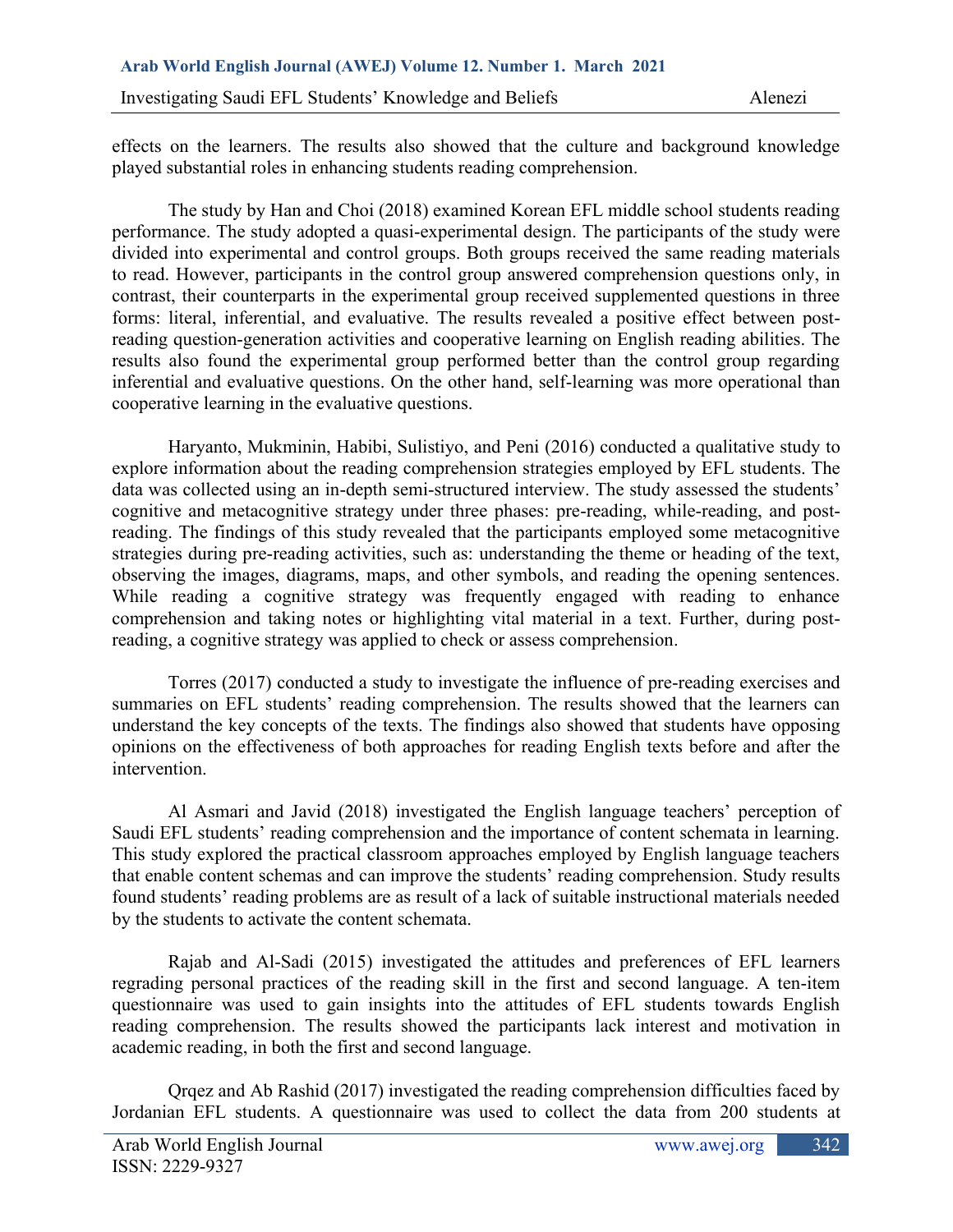Yarmouk University. The results of the study showed that the students had positive motivation towards English reading. However, the subjects faced some problems in the reading process, for example, unfamiliar vocabulary, ambiguous words, and limited available time to cognitively process the text.

Shehzad, Lashari, Lashari, and Hasan (2020) conducted a correlational study to find the relationship between Saudi learners' sources of reading self-efficacy beliefs and reading strategies. The study participants were 188 Saudi EFL learners selected using stratified random sampling from five public universities in Saudi Arabia. A questionnaire instrument consisting of three constructs, sources of reading self-efficacy, reading self-efficacy beliefs, and reading strategies, were used to collect the data. The results showed self-efficacy sources were substantially related to the reading of beliefs in self-efficacy. Reading beliefs in self-efficacy were also strongly associated with metacognitive reading strategies. On the other hand, the result showed that reading self-efficacy beliefs are positively and substantially associated with reading strategy.

Ahmadian and Pasand (2017) investigated the relationship between Iranian EFL students' usage of reading metacognitive strategy online and their self-efficacy in reading comprehension. The study further examined if there was an effect of gender in that respect. The data were collected from 63 Iranian EFL students using an online survey questionnaire instrument. The Friedman test results showed that online metacognitive reading strategies for problem-solving are most frequently used by learners, whereas support strategies are less regularly used. Furthermore, the results of MANOVA showed a substantial positive relationship between the perceived usage of metacognitive online reading strategies by learners and their self-efficacy in understanding reading. The study further revealed that women use more global strategies for online reading, while men were more self-efficient in reading online texts.

Kim (2016) examined the relationships between Korean undergraduate students' reading attitude and reading strategy. The data were collected using a questionnaire instrument distributed to153 Korean undergraduate EFL students. Descriptive analysis and ANOVA were used to analyze the data. The findings revealed that out of the six components used to test students' reading attitudes, only discomfort was linked to reading skills.

## **Methodology**

In this current study, the researcher employed a quantitative approach to collect and analyze the data. According to Creswell and Plano (2012), there are three main designs in conducting quantitative research, experimental, correlational, and survey designs. The current study employs a descriptive survey. A correlation was used to find the relationship between the constructs on the survey.

### *Setting and Participants*

The present study was conducted at Northern Border University, Arar, Saudi Arabia. The research respondents were 203 students enrolled in the Preparatory Year Program in the first semester of 2019-2020. Samples consist of male and female students selected using simple random sampling. Table one depicts the students' gender and age distributions.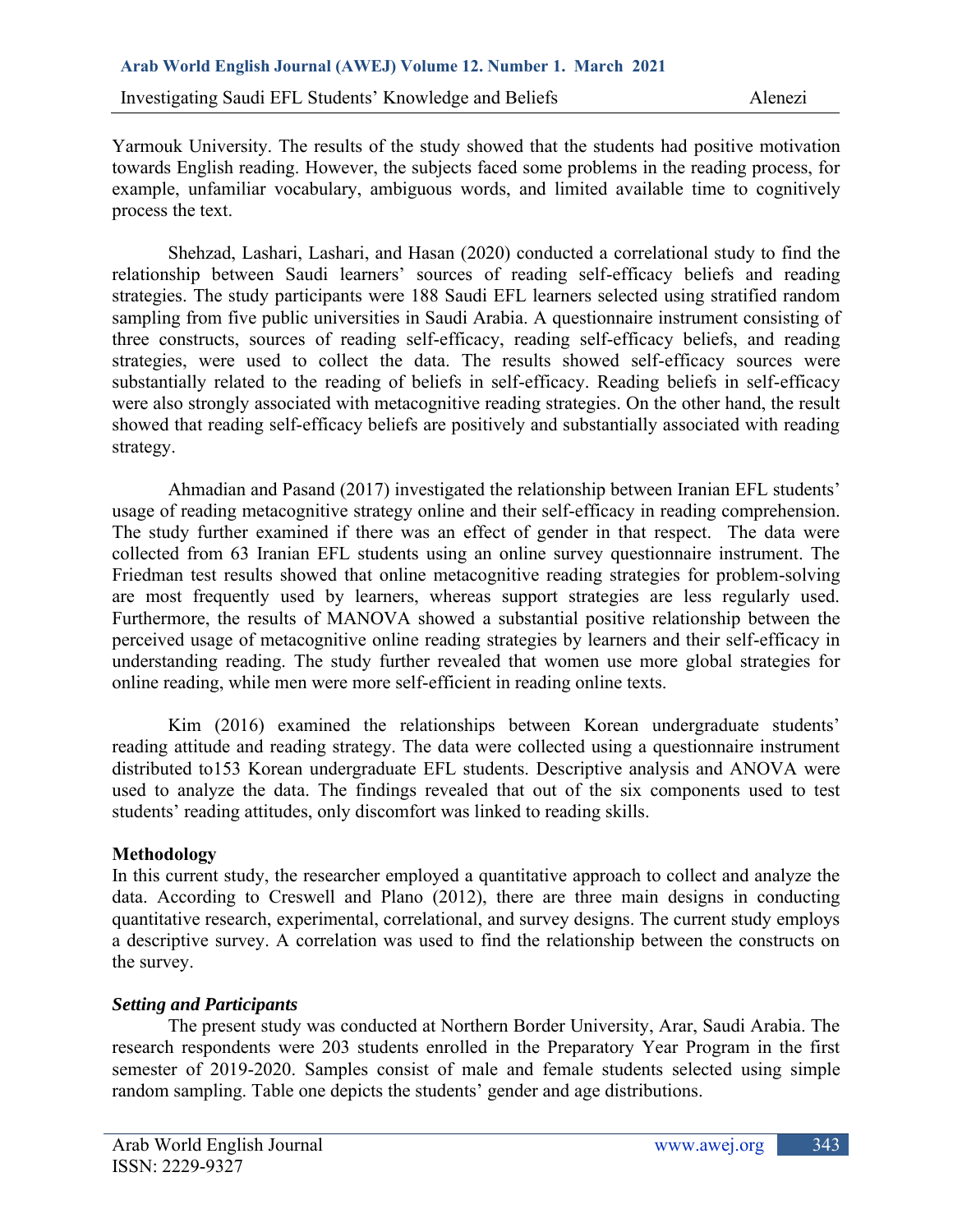| <b>Gender Distribution</b> |                  |  |  |  |  |  |
|----------------------------|------------------|--|--|--|--|--|
| Male                       | Female           |  |  |  |  |  |
| 105(51.7%)                 | 98 (48.3%)       |  |  |  |  |  |
|                            | Age Distribution |  |  |  |  |  |
| $18 - 21$                  | 22 and above     |  |  |  |  |  |
| 195 (96%)                  |                  |  |  |  |  |  |

#### Table 1. *Students' gender and age distributions*

#### *Data Collection*

Data collection is an essential part of any academic research. The instrument of collecting data is a tool for measuring, observing, or documenting quantitative data. It involves the instrument used to collect the relevant data to provide answers to the research questions. In quantitative data collection, a researcher uses a questionnaire to collect the quantitative data. A survey questionnaire designed by the teacher was the primary source of data collection in this study.

### *Designing of the Survey*

This study employed a structured closed-ended questionnaire to collect the data. It contained a part for demographic information which asked about the students' age and gender, and it was followed by the main sections of the questionnaire. The questionnaire consisted of forty-item closed-ended questions divided into four sections under four constructs (*i.e., prereading strategies, while reading strategies, post-reading strategies, and students' beliefs about English reading strategies*). The first three sections (A, B & C) contained 30 questions regarding students' foundational knowledge of English reading strategies. Section A contained a list of ten items about pre-reading strategies/activities. Section B contained ten items about while-reading strategies/activities. Section C contained ten items about post-reading strategies/activities. Section D contained ten items about students' beliefs about English reading strategies. This survey questionnaire was designed based on a five-point Likert-type. Moreover, the first thirty items of the questionnaire were rated using frequency as follow:  $1 =$  always,  $2 =$  often,  $3 =$ sometimes,  $4 = \text{rarely}$ , and  $5 = \text{never}$ . Meanwhile, the last ten (10) items were rated using degree of agreement:  $1 =$  strongly agree (SA),  $2 =$  agree (A),  $3 =$  undecided (U),  $4 =$  disagree (D), and 5  $=$  strongly disagree (SD). The researcher used numerical values (1, 2, 3, 4, & 5) to each item for easy access.

### *Reliability and Validity of the Survey Questionnaire*

The researcher sent the developed survey questionnaire to three lecturers of English linguistics to check the content and construct validity of the survey questionnaire. Also, the questionnaire was pilot tested to check reliability using test/retest reliability with 100 students. A copy of the survey questionnaire was given to the students two times in a two-week interval. The overall internal consistency reliability of this survey questionnaire was ( $\alpha$  = .93) ( $n$  = 100). This result indicated that the instrument was reliable and ready to be used for data collection.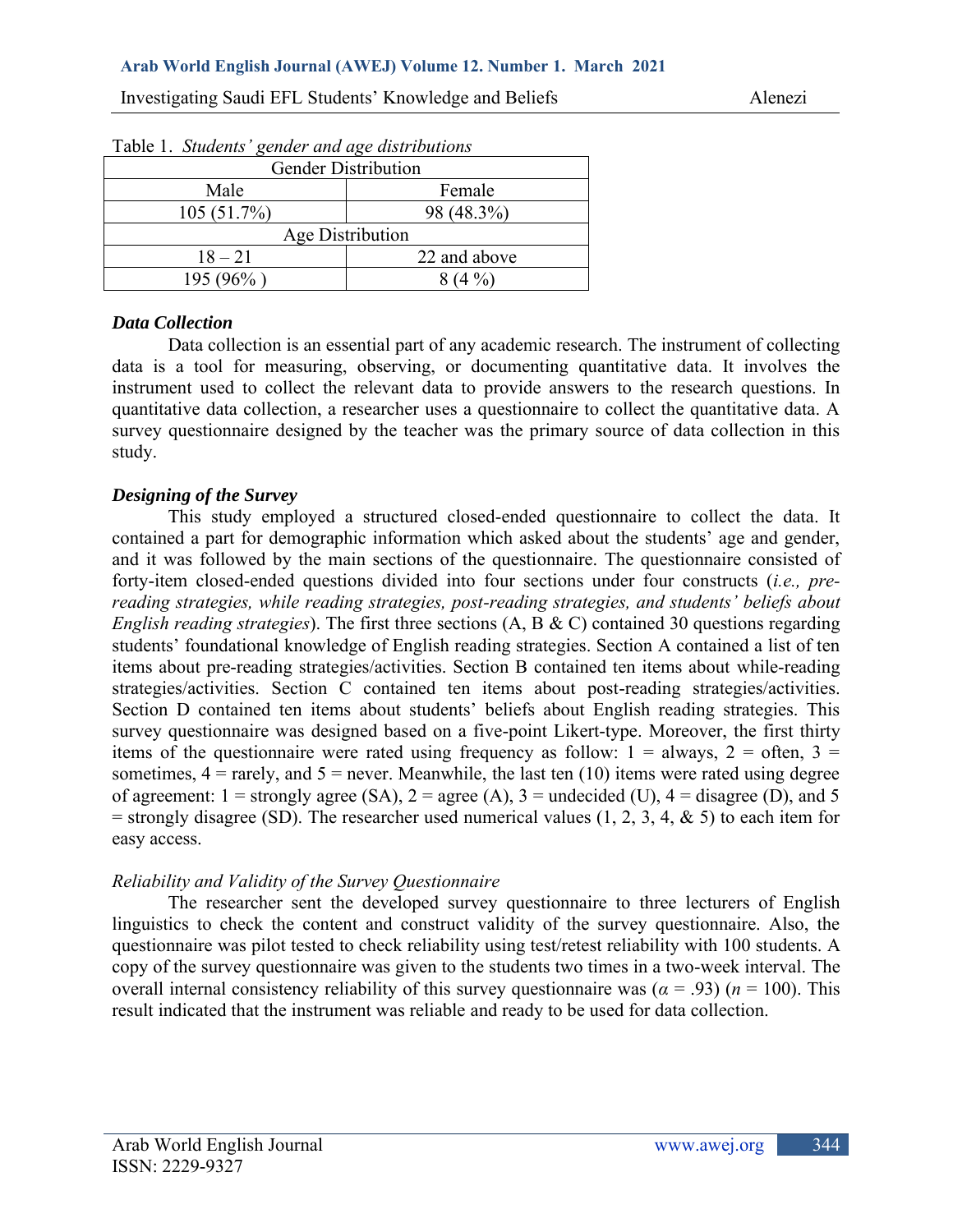| Table 2. Cronbach 3 Alpha Results for Retublity |                             |                   |                  |                  |
|-------------------------------------------------|-----------------------------|-------------------|------------------|------------------|
| Constructs                                      | Sections                    | Items             | 1st. Reliability | 2nd. Reliability |
|                                                 |                             |                   | $(\alpha^*)$     | $(\alpha^*)$     |
|                                                 |                             |                   |                  |                  |
| Pre-Reading Strategies                          | A                           | 1, 2, 3, 4, 5, 6, | .95              | .93              |
|                                                 |                             |                   |                  |                  |
|                                                 |                             | 7, 8, 9, 10       |                  |                  |
| While Reading                                   | B                           | 11, 12, 13, 14,   | .91              | .94              |
| Strategies                                      |                             | 15, 16, 17, 18,   |                  |                  |
|                                                 |                             | 19, 20            |                  |                  |
| Post-Reading                                    | $\mathcal{C}_{\mathcal{C}}$ | 21, 22, 23, 24,   | .93              | .94              |
| <b>Strategies</b>                               |                             | 25, 26, 27, 28,   |                  |                  |
|                                                 |                             | 29, 30            |                  |                  |
| Students' Beliefs                               | D                           | 31, 32, 33, 34,   | .89              | .92              |
| about English Reading                           |                             | 35, 36, 37, 38,   |                  |                  |
| <b>Strategies</b>                               |                             | 39, 40            |                  |                  |

Table 2. *Cronbach's Alpha Results for Reliability*

\*Cronbach's alpha (*α*)

Table two illustrates the test-retest results obtained based on the four constructs of the survey questionnaire.

# **Data Analysis**

Descriptive statistics (such as frequency, percentage, mean and standard deviation, and percentage) were used to analyze the data collected from the 203 students. A correlational test was further run to check if there was a significant relationship between the students' foundational knowledge of English reading strategies and their beliefs about reading strategies. All of these analyses run using Statistical Package for Social Science (SPSS) version 25.

# **Results**

The study employed descriptive statistics to determine the frequency, percentage, mean, and standard deviation from the students' responses based on the four constructs divided into sections, A, B, C, and D, on the survey questionnaire to answer the first research question. What are the levels of foundational knowledge of English reading comprehension strategies and beliefs of Saudi EFL students in the Preparatory Year Studies at Northern Border University?

 The results presented in Table three in appendix A show the students' perceptions of foundational knowledge of pre-reading strategies. The results indicate that the respondents perceived that they have good utilization of pre-reading strategies. Item 10 was the highest-rated under this construct with a very high mean score of 4.43. It shows that 49.26 percent of the respondents are mostly discussing the topic of reading comprehension with their coursemates. It was followed by Items 5, 2, 9, 8, 1, 3, 4, and 7. Item five indicates that 49.26 percent of the respondents, with a very high mean score of 4.24, are making predictions about the possible content of the text in a general way before they start reading. In Item two, 28.08 percent of the respondents with a very high mean score of 4.08 claimed that they often pay attention to the titles and subtitles before reading. Concerning the vocabulary, the result of Item nine shows that 67.99 percent of the respondents with a high mean score of 3.84, are often think about the possible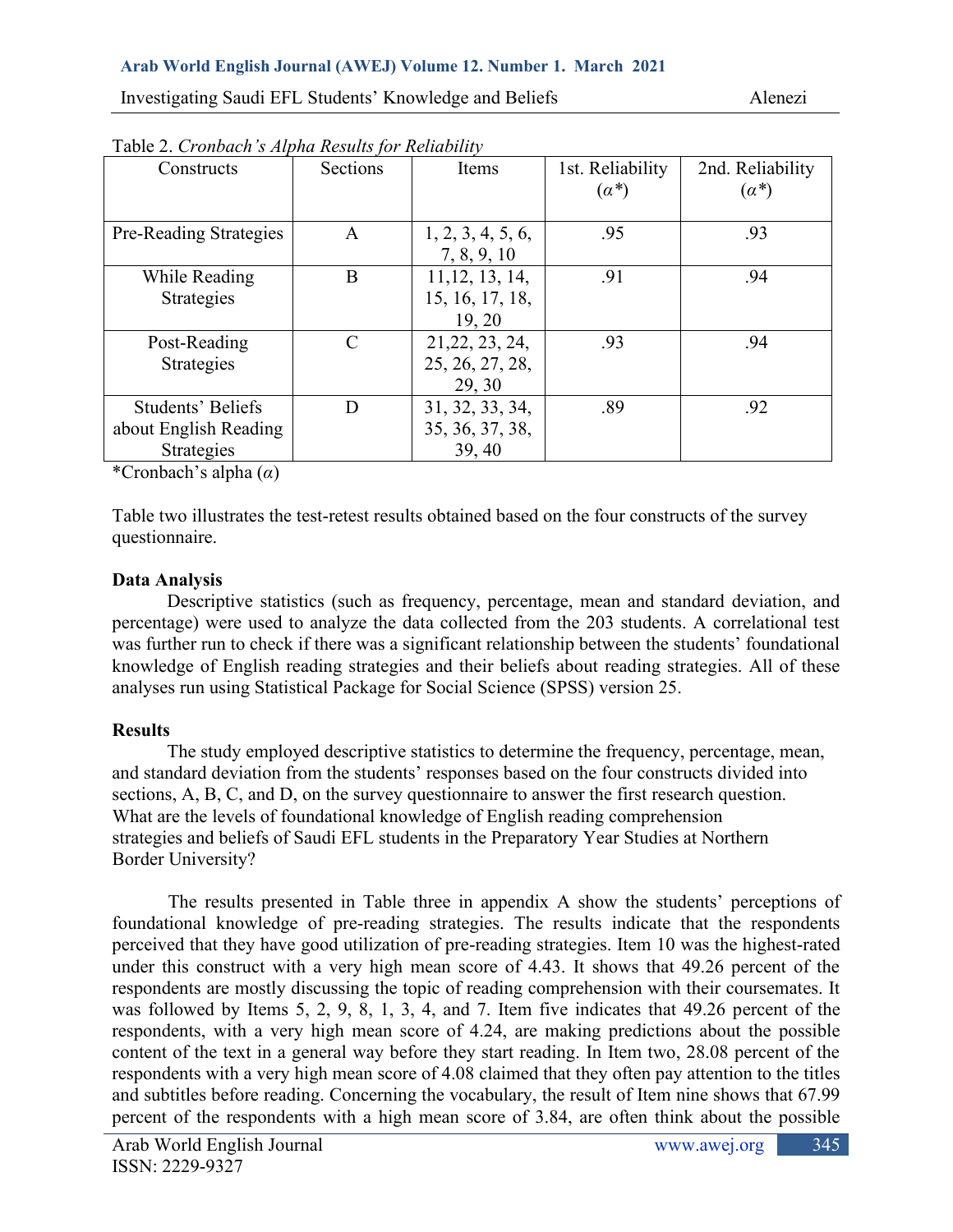vocabulary to be found in a given text before they start reading. Item eight indicates a high mean score of 3.77, with 38.92 percent of the respondents claimed that they are familiar with the process of watching videos about the topic of the text to activate schema (in texts accompanied with videos).

Concerning planning before reading, the result of Item one shows that 48.3 percent of the respondents, with a high mean score of 3.58, claimed that they often plan what to do before reading the text. Item three indicates 42.36 percent of the respondents with a mean score of 3.57 are often focus on the words from the title. Subsequently, Items four and six have the same mean score of 3.39 and 36.45 percentage. They indicate that the respondents often engage in brainstorming for the possible topics in the text and predict the text of a given reading comprehension activity. The least-rated was Items seven with a medium mean score of 3.26, whereas 40.39 percent of the respondents perceived that they often predict about the content of the text from the pictures.

 Furthermore, the results presented in Table four in Appendix B show students' perceptions about foundational knowledge of reading comprehension strategies they utilized while reading. The second ten items of the questionnaire asked students about the list of some activities they do or strategies they employ while reading comprehension. The results indicate that rates of the students' responses about *'while reading strategies'* in the following order: 17, 20, 18, 15, 13, 19, 11, 14, 12, and 16.

 Looking at the mean scores of these ten items under this construct (section B), items 17 and 20 are the highest-rated items. As shown in Table four, Item 17 has a very high mean score of 4.55, and Item 20 has a high mean score of 4.36. Moreover, Item 17 indicates that 61.084 percent of the respondents are always using a dictionary or Google translator to find the meaning of unknown words *'while reading'.* Besides, Item 20 indicates that 46.798 percent of the respondents are always employing scanning strategies to understand the specific idea in the text 'while reading'. Item 18 has a high mean score of 4.29, which indicates 51.232 percent of the respondents often use knowledge of English grammar to help them in understanding the text *'while reading'*. The next high-rated was Item 15 with a high mean score of 4.19, which shows that 52.709 of the respondents often skip unknown words *'while reading'* comprehension. It was followed by Item 13, which has a high mean score of 4.09, which indicates that 58.128 of the respondents often use to pay attention to the type of text when reading (like narrative, expository, scientific, or reference, etc.). The next was Item 19, which has a high mean score of 4.03, which indicates that most of the respondents (76.847%) often utilize a skimming strategy for them to understand the main idea. Concerning to the topic sentence identification, the result of Item 11 shows that most of the respondents (56.158%), with a high mean score of 3.95, often try to understand the topic sentence in a paragraph *'while reading'* comprehension. The subsequent high-rated was Item 14 with a high mean score of 4.03, which indicates that 41.379 percent of the respondents often use guessing strategy to understand the meaning of unknown words from the text. The next was Item 12 with a medium mean score of 3.30, which shows that 30.542 of the respondents often pay attention to punctuations while reading comprehension. Item 16 was least-rated with a medium mean score of (2.78) which indicates that 40.394 percent of the respondents claimed that they sometimes stop while reading to check the meaning of unknown words they found in the text.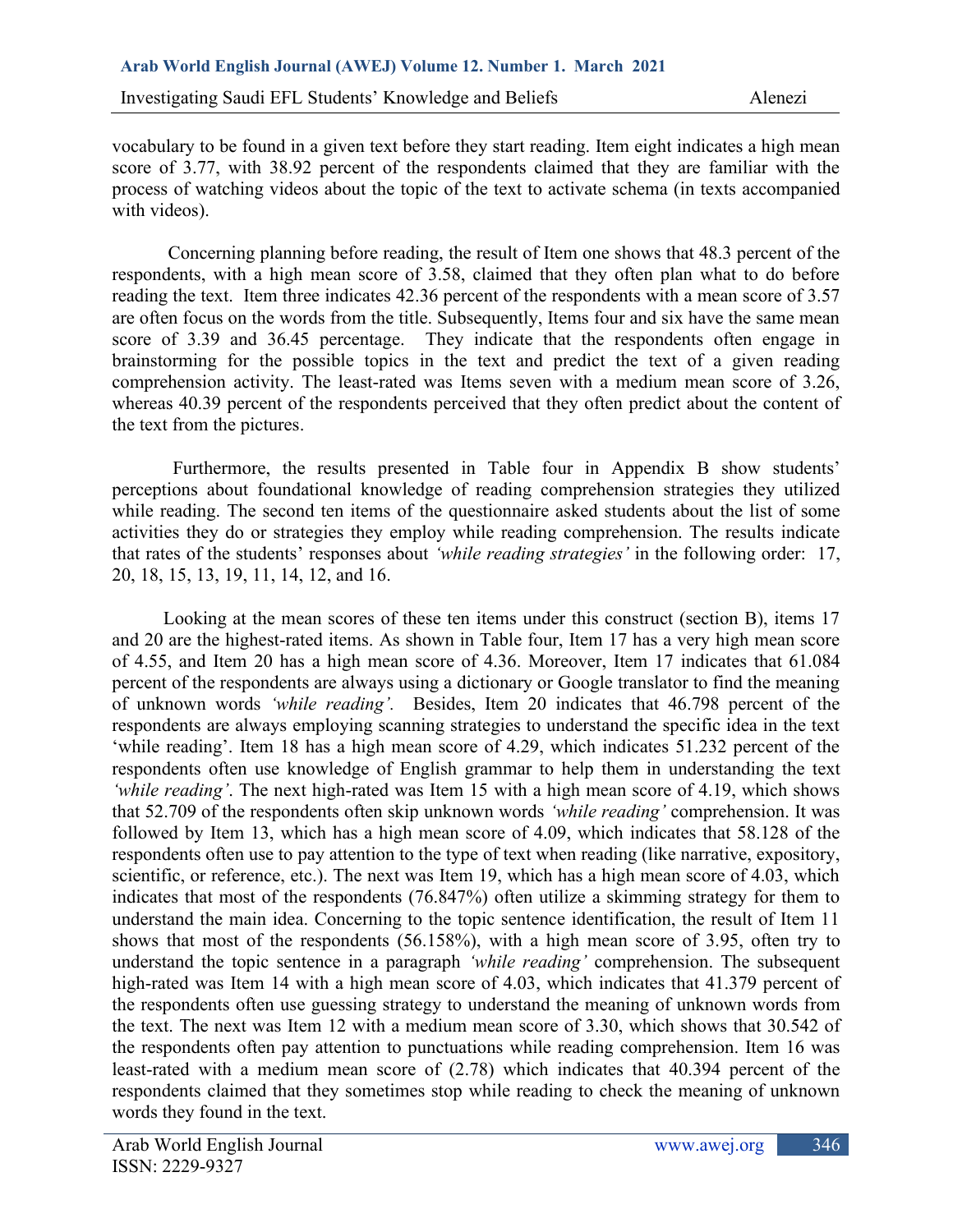On the other hand, the results presented in Table five in Appendix C indicate the students' perceptions about foundational knowledge of post-reading strategies. The third ten items of the questionnaire asked students about the list of some activities they do or strategies they employ in post-reading comprehension. The results indicate the rates of students' responses about strategies they used while reading in the following order: 27, 24, 21, 23, 28, 29, 22, 25, 26, and 30.

 Item 27 was the highest-rated under this construct with a mean score of 4.56, which indicates that most of the respondents (58.620 %) discuss the read text with their coursemates. The next high-rated was Item 24, with a high mean score of 4.34, which indicates that 56.650 percent of the respondents perceived to have confidence in answering the reading comprehension questions. Concerning rereading, Item 21 with a high mean score of 4.15 shows that the most of the respondents (55.665%) re-reading the text more than one time to get the main idea of the text.

 Regarding evaluating excise, the result of Item 23, with a high mean score of 3.96, shows that 61.084 percent of the respondents often evaluate their reading plans to check whether they achieve their set reading purposes or not. Besides, this finding shows that about half of the students perceived to have an excellent self-evaluating strategy. The next high-rated was Item 28 with a high mean score of 3.96, which indicates that 35.961 percent of the respondents often collaborate with others (such as tutors, brothers, sisters, or parents) at home and discuss their reading comprehension activities. The next high-rated item was Item 29 with a high mean score of 3.58, which indicates that most respondents (64.039) often try to understand the text alone without peer collaboration or teachers' explanation. The next was Item 22, which has a high mean score of 3.57, with 40.394 percent of the respondents perceived that they often make notes for the main points in the text. The next high-rated was Item 25, with a medium mean score of 3.48, which indicates that 38.916 percent of the respondents sometimes summarize the text in one's own words. Item 26, with a medium mean score of 3.11, indicates that 56.158 percent of the respondents sometimes engage in making inferences from the text to understand the hidden meanings. Item 30 was the least-rated, with a medium mean score of 2.59, which indicates that 34.975 percent of the respondents are sometimes used to read other materials (books, articles, etc.) related to the text to help in understanding the text.

Henceforth, the results in Table six, in Appendix D display the results of students' general beliefs about reading strategies. The responses of the participants are arranged in the following descending order based on their mean scores (31, 37, 38, 35, 32, 39, 36, 40, 34, and 33).

Item 31 was the highest-rated item with a very high mean score of 4.64, which indicates that the most of the respondents (64.532%) strongly agree that language learning involves culture, so it is crucial to increase Saudi learners' cultural awareness of English speakers. Moreover, the result reveals that students firmly perceived the importance of selected the relevant reading comprehension texts based on their culture. The next high-rated was Item 37, with a very high mean score of 4.57, which indicates that most of the respondents (61.084%) strongly agree that the focus in English reading classes should be more on the meaning than the rules of grammar.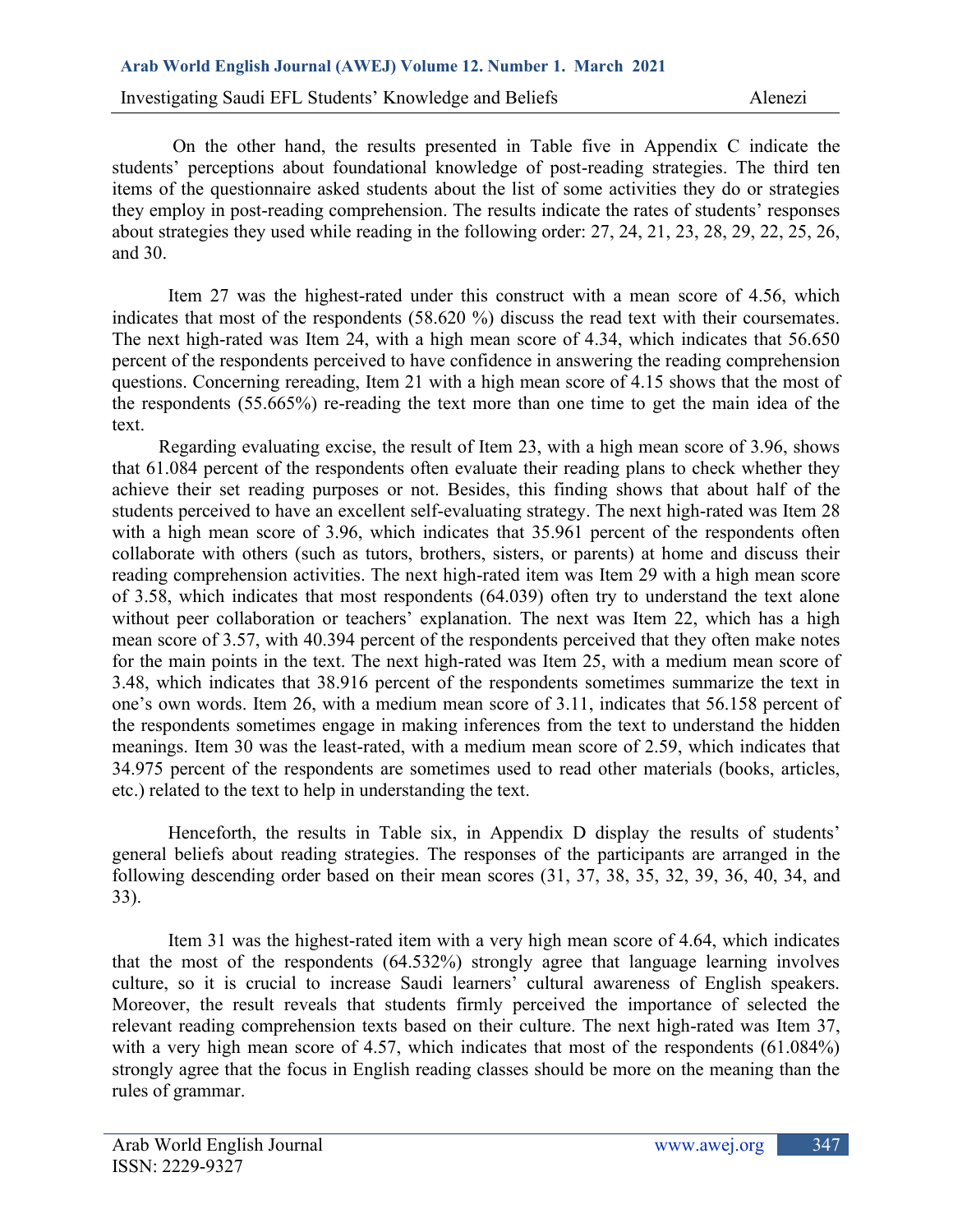Regarding intensive reading, the result of Item 38 shows that 54.187 percent of the respondents with a very high mean score of 4.51 strongly agree that students should read intensively. Item 35 shows that 52.709 percent of the respondents, with a mean score of 4.42, firmly believed that English reading classes should emphasize the students' ability to guess the meaning of unknown words from the context. Item 32 and Item 39 have the same mean score of 4.13. Meanwhile, Item 32 indicates that 45.320 percent of the respondents have a quite positive beliefs about extensive reading, and they acknowledged the importance of reading additional relevant materials at home and school. In addition to that, Item 39 shows that 66.995 percent of the respondents agreed that reading additional English materials such as newspapers, magazines, and books in addition to course material is a prerequisite for the students. This finding shows the students' have a positive belief about extensive reading.

 Item 36, with a medium mean score of 3.32, indicates that 53.202 percent of the respondents are undecided about the reading between the lines technique to find hidden meaning from the text successfully. It was followed by Item 40 with a medium mean score of 3.14, which indicates that 38.916 percent of the respondents are undecided about being strategic readers in the English language. It also shows students' self-efficiency in reading comprehension. The next high-rated was Item 34 with a mean score of 3.12, which shows that 46.798 percent of the respondents are firmly undecided about a belief that students should be given more time for group discussion and students' activities rather than teacher dominating the class.

 The least-rated item under this construct was Item 33 with a medium mean score of 2.94, which indicates that 32.512 percent of the respondents disagreed with the statement that says: "Students should read other relevant materials (like magazines, books, articles) to understand the content (extensive reading)".

### **Research Question two**

This section reports and discusses the results obtained from the data analysis for Research Question 2:

Is there a significant correlation between Saudi EFL students' foundational knowledge of English reading comprehension strategies and their beliefs about reading comprehension strategies?

In addition to descriptive statistics, an independent Pearson correlation test was also conducted to examine if there is a significant correlation between the students' foundational knowledge of English reading comprehension and their general beliefs about reading strategies. According to Creswell and Plano (2012), researchers using quantitative studies use correlation to see the relationship or association between research variables. This study utilized Cohen's (1988) Coefficient *r*, effect size, which postulates a small degree of association between the variables. There is a positive correlation when the value of *r* is between the ranges of one to three. While it indicates a strong negative correlation when the value of *r* is between -.one and -. three. It shows a medium degree of association between the variables if the value of *r* is between the ranges of three to five, which indicates a positive correlation. It postulates that there is a negative correlation when the value of *r* is between the ranges of three and five. Finally, it reveals a positive correlation when the value of *r* is between the ranges of .5 to 1.0, while it shows that there is a negative correlation when the value of *r* is between the ranges of -.5 to -1.0. Due to the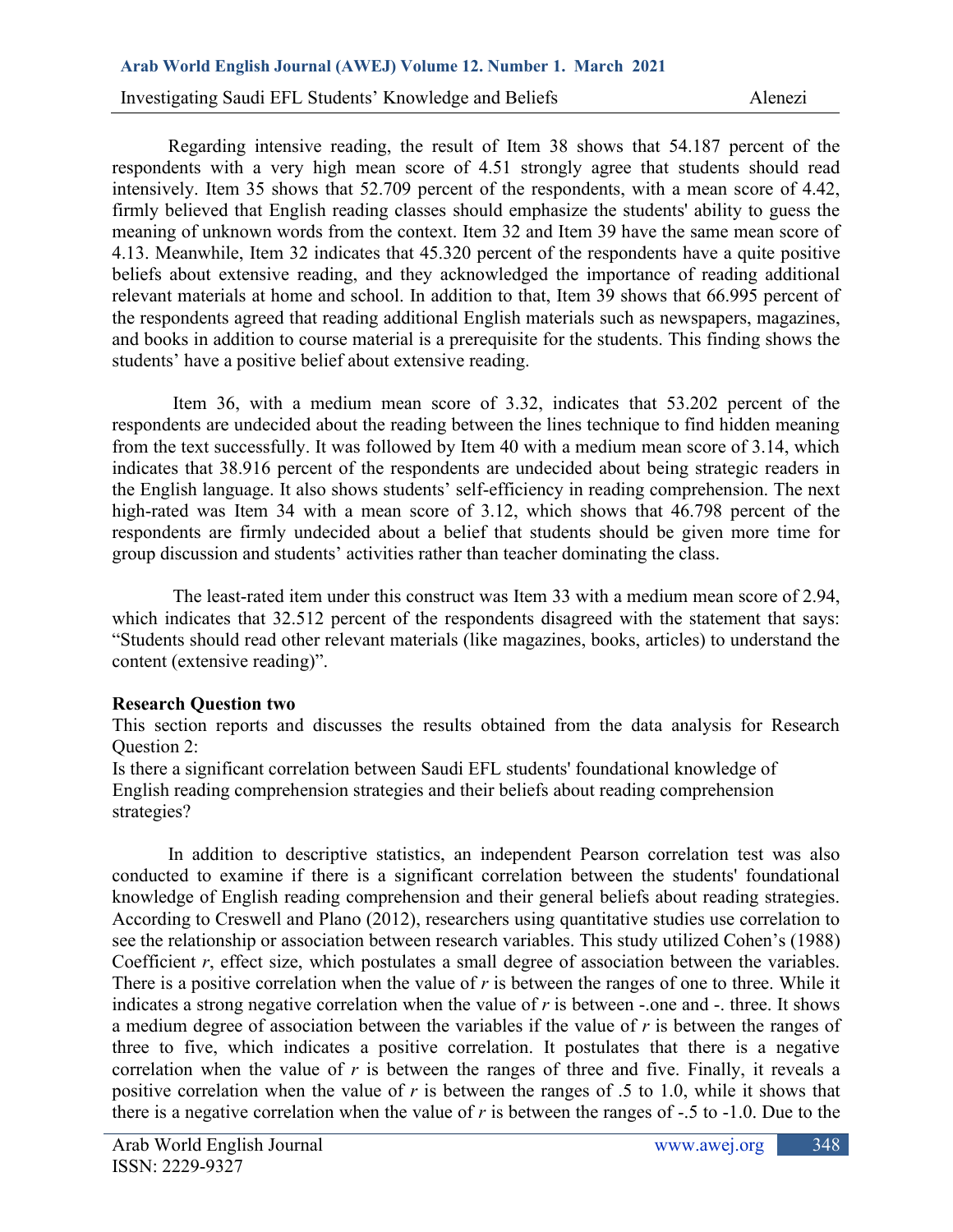Investigating Saudi EFL Students' Knowledge and Beliefs Alenezi

non-normal distribution found in the data, the study proceeds with a non-parametric correlation suggested by Ary, Jacobs, Irvine, and Walker (2018).

Table 7. *Correlation between Saudi EFL students' foundational knowledge of English reading strategies (SFRST) and the students' beliefs on reading strategies (SBRS)*

|              |                            | Spearman's Rho Correlation |             |
|--------------|----------------------------|----------------------------|-------------|
|              |                            | <b>SFRST</b>               | <b>SBRS</b> |
| <b>SFRST</b> | Correlation<br>Coefficient | 1.000                      | $3.382**$   |
|              | Sig. (2-tailed)            |                            | .000        |
|              |                            | 203                        | 203         |
| <b>SBRS</b>  | Correlation<br>Coefficient | .382**                     | 1.000       |
|              | Sig. (2-tailed)            | .000                       |             |
|              |                            | 203                        | 203         |

\*\*Correlation is Significant at 0.01 (2-tailed)

Table seven shows the value of Spearson's correlation coefficient between Saudi EFL students' foundational knowledge of English reading strategies (SFRST) and their beliefs on reading strategies (SBRS). The value of Spearson's correlation coefficient (*r =* .382) indicates that there is a medium positive correlation between Saudi EFL students' foundational knowledge of English reading strategies (SFRST) and their beliefs on reading strategies (SBRS). The *pvalue (2-tailed)* indicated a significant correlation ( $p = 0.00$ ) between these two constructs.

Moreover, the medium degree of association between these two variables indicates a positive medium correlation between the students' knowledge of reading and their beliefs about reading strategies. However, it also shows a need for the students to adjust their attitudes and perceptions towards reading strategies and their foundational knowledge of reading comprehension.

## **Discussion**

The overall discussion of the results indicated that the students have a good foundational knowledge in most of the reading strategies of three phases: pre-reading, while-reading, and post-reading. The study found consistency in the students' use of collaboration in their foundational reading strategies (pre-reading, while reading, and post-reading). The results also support Horiba and Fukaya's (2015) study, which found that EFL learners need foundational knowledge of reading strategies to reach the optimal reading comprehension level. In addition to that, Okasha's (2020) findings of the study showed that the Saudi EFL learners need an innovative strategy to improve their reading. This study recommends that teachers to adopt new techniques of providing feedback to EFL learners, such as peer-review, reading conferences, and self-correction.

In the present study, the participants acknowledged the importance of pre-reading strategies in reading comprehension, and they claimed they are using those strategies in their English reading course. The finding was inconsistent with studies of Haryanto et al. (2016) and Torres (2017). The results show that the students are aware of the importance of using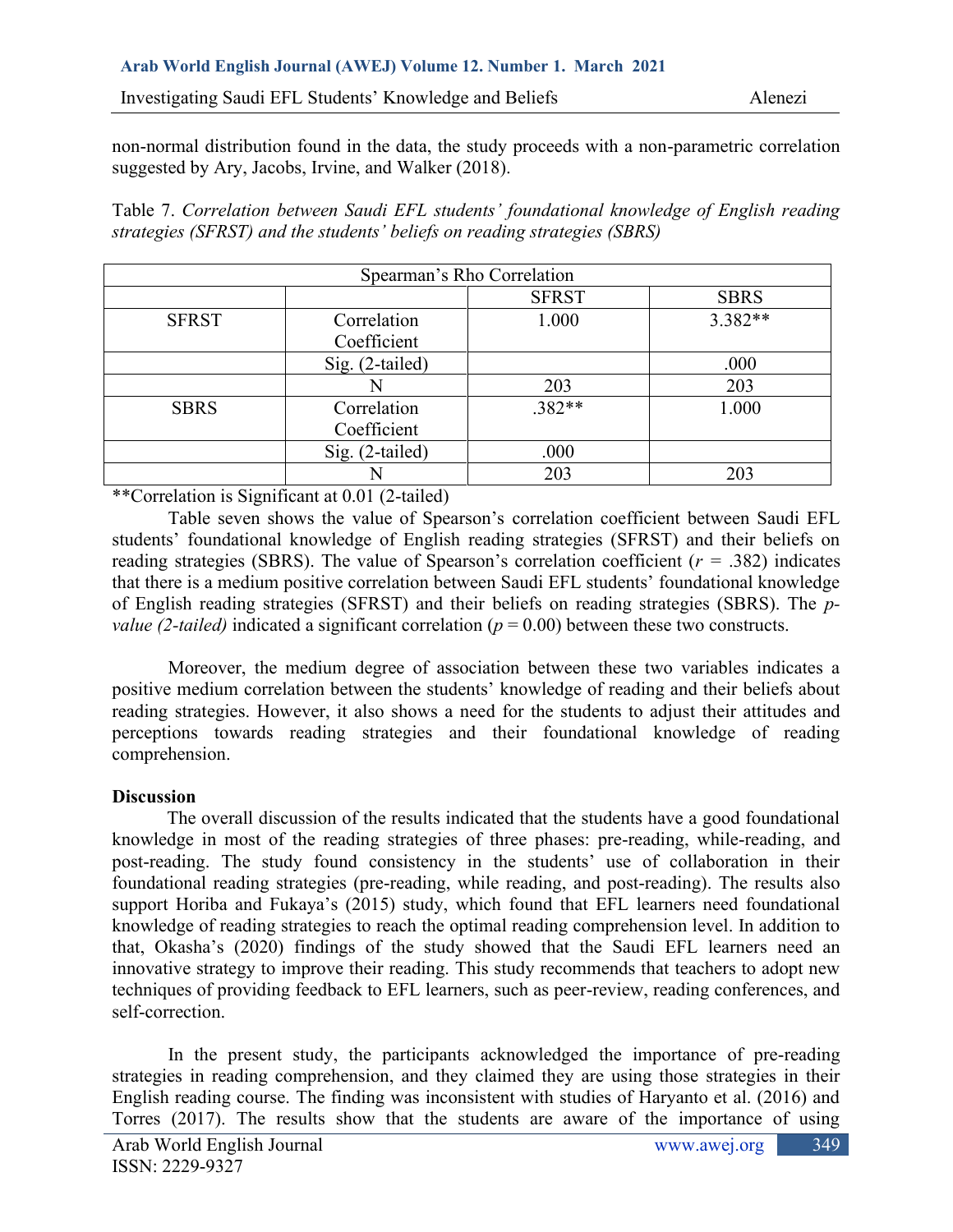background knowledge before reading. Developing background knowledge is one of the significant roles of pre-reading activities/strategies. Brainstorming is also part of activities that utilize background knowledge (Crossley & McNamara, 2016). Like Alenizi (2019) and Han and Choi (2018), the current study elaborated on the significant roles of culture and contextual knowledge in reading comprehension.

In this study, the students are familiar with collaborative learning in both school and home. The finding conformed with Horiba and Fukaya's (2015) study, which revealed that students' collaboration is one of the reading techniques that help the students to comprehend the meaning of the text. This result was inconsistent with the Rajab and Al-Sadi's (2015) study, which found students lack interest and motivation in academic reading.

On the other hand, the results indicated that the students need to improve their reading skills knowledge in some areas of the three phases of reading strategies such as: extensive reading, and reading between the lines. Another area is improving extensive reading strategies which engage in reading other relevant materials to understand the content. Finally, appropriate use of reading strategies is required for students to perform specific language tasks more effectively.

The result has also shown a positive medium correlation between the students' foundational knowledge of reading, and their beliefs about reading strategies. This finding was consistent with Shehzad, Lashari, Lashari, and Hasan's (2020) study, which indicated reading self-efficacy beliefs are positively and substantially associated with reading strategies. The finding of this study is closed to studies of Ahmadian and Pasand (2017) and Kim (2016). Ahmadian and Pasand's (2017) study showed a substantially positive relationship between the perceived usage of metacognitive online reading strategies by learners and their self-efficacy in understanding reading. While, Kim's (2016) study revealed that metacognitive strategy usage was described as having an important relationship with reading skills concerning the use of reading strategy. On the other hand, the results contrasted Taladngoen et al. (2020) findings which showed that linguistic knowledge impacted on their reading comprehension ability than their perceptions.

### **Conclusion**

In summary, reading comprehension is part of the four basic language skills (reading, writing, listening, and speaking). Saudi Ministry of Higher Education prioritized foundational program made it mandatory for any student before joining a degree programme at universities and colleges. As observed, most of the previous studies conducted in the foreign language contexts about learning English reading and other foundational skills have focused on measuring reading strategies and the students' performances in reading comprehension.

Therefore, this current descriptive study focuses on the foundational reading knowledge of EFL learners. It described the students' foundational knowledge of reading strategies (prereading strategies, while-reading strategies, and post-reading strategies). It also examined the students' beliefs about reading strategies. The overall results found students have an excellent foundational knowledge of reading strategies. However, some areas that need to be improved further by the students. Furthermore, the correlational test has shown a significant medium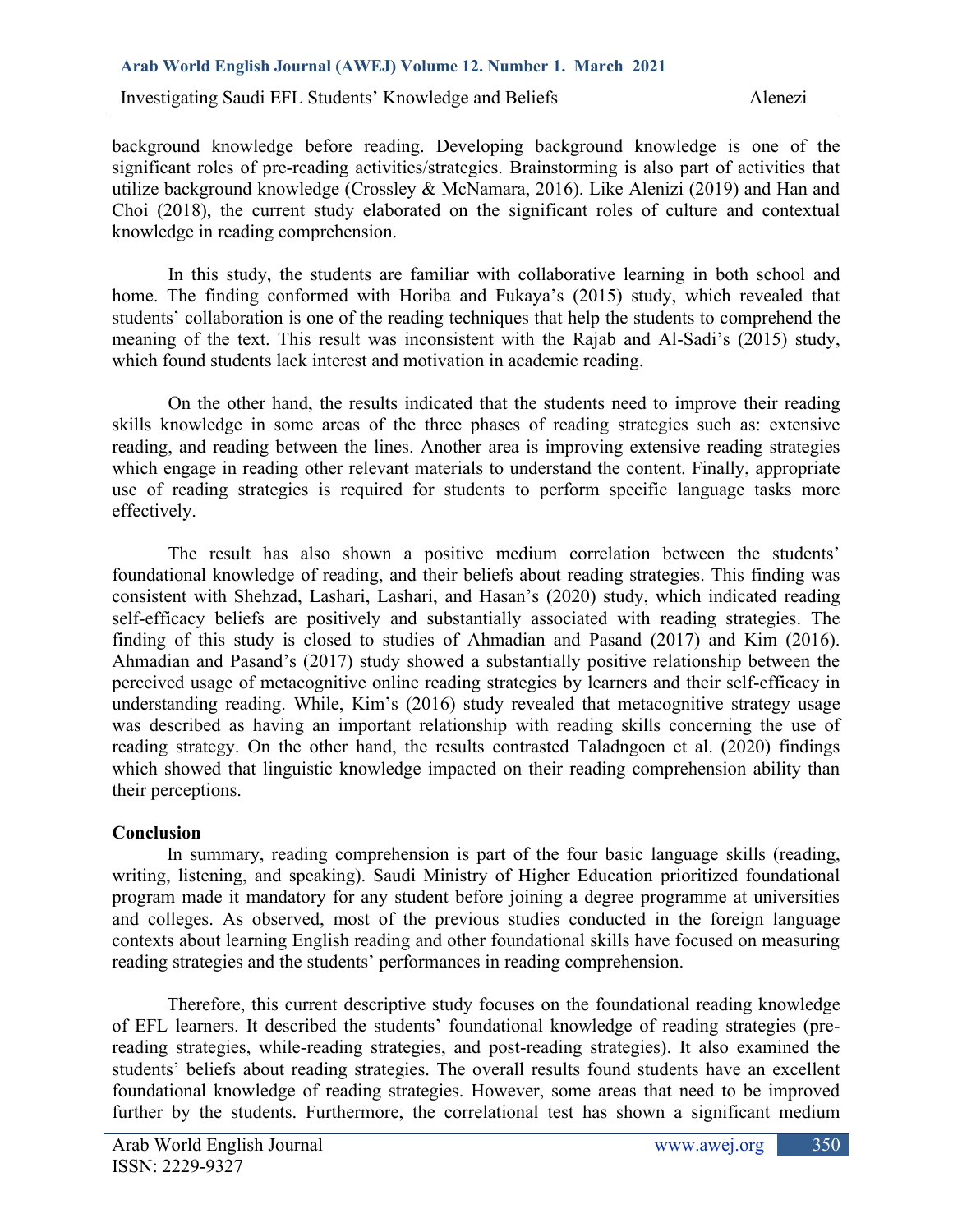correlation between the students' foundational knowledge of reading strategies and their beliefs about reading strategies. This study suggests a need to improve students' knowledge of extensive reading, reading between the lines, and using more of a learner-centered approach to help students become more strategic readers.

### **About the Author:**

**Dr. Saud Alenezi** is an assistant professor at NBU. He is teaching English courses at the languages and translation department. His research interests include second language learning, Applied Linguistics, practices in the teaching of foreign languages, Language Assessment, Language motivation.. ORCiD:<https://orcid.org/0000-0003-3848-7363>

#### **References**

- Ahmadian, M., & Pasand, P. G. (2017). EFL learners' use of online metacognitive reading strategies and its relation to their self-efficacy in reading. *The reading matrix: an international online journal*, *17*(2), 117-132.
- Al-Mahrooqi, R., & Denman, C. (2016). Establishing a reading culture in Arabic and English in Oman. *Arab World English Journal (AWEJ)*, *7*(1), 5-17. DOI: 10.24093/awej/vol7no1.1
- Al-Qahtani, A. (2016). Why Do Saudi EFL readers exhibit poor reading abilities? English *Language and Literature Studies, 6*(1), 1-15.<https://doi.org/10.5539/ells.v6n1p1>
- Al-Jahwari, Y., & Al-Humaidi, S. (2015). Prior knowledge in EFL reading comprehension: Omani teachers' perspectives & classroom strategies. *International Journal of Applied Linguistics and English Literature*, *4*(1), 169-181.
- Alshumaimeri, Y. (2017). The effects of reading method on the comprehension performance of Saudi EFL students. *International Electronic Journal of Elementary Education*, *4*(1), 185-195
- Alenizi, M. A. K. (2019) Understanding of reading among teachers and learners: A descriptive study of pre-university English language teaching /learning in Saudi Arabia. *Arab World English Journal, 10*(2)293-306. https://dx.doi.org/10.24093/awej/vol10no2.23
- Al Asmari, A., & Javid, C. Z. (2018). Role of content schema in reading comprehension among Saudi EFL students: EFL teachers' perspective and use of appropriate classroom strategies. *International Journal of English Linguistics*, *8*(4), 96-105. DOI: [10.5539/ijel.v8n4p96](https://www.researchgate.net/deref/http%3A%2F%2Fdx.doi.org%2F10.5539%2Fijel.v8n4p96?_sg%5B0%5D=fNxZsENPTvaMXsSCzUjoQugFdQSG6v3GkDsCSrHZBRCEs2UM6QXFxIAo4IJ1i48aMI4m4bagj1tQsiQvQnnpsVs3KQ.nlPRBOKj654KV9syvwkbUD_shvHpkG3GlnusUFDEyz8bExDtV7yhkfoR0bxMmtNi9fV9i2akMB_nf3yQSuZVzQ)
- Ary, D., Jacobs, L. C., Irvine, C. K. S., & Walker, D. (2018). *Introduction to research in education*. Boston, USA, Cengage Learning.
- Bakhshalinezhad, L., Nikou, F. R., & Bonyadi, A. (2015). Using the think-aloud technique for determining different reading strategies used by Iranian EFL learners. *Advances in Language and Literary Studies*, *6*(3), 15-22.
- Chomsky, N. (1986). *Knowledge of language: Its nature, origin, and use*. California, USA, Greenwood Publishing Group.
- Cohen. J. (1988). *Statistical power analysis for the behavioral sciences* (2<sup>nd</sup> ed.). New York: Routledge
- Crossley, S. A., Kyle, K., & McNamara, D. S. (2016). The tool for the automatic analysis of text cohesion (TAACO): Automatic assessment of local, global, and text cohesion. *Behavior research methods*, *48*(4), 1227-1237.
- Creswell, J.W., & Plano, C. (2012). *Designing and conducting mixed method research*, (2<sup>nd</sup> ed.). Thousand Oaks, CA SAGE.
- Ehri, L. (1991). *Development of the ability to read words.* In R. Barr, M. Kamil, P. Mosenthal, & P. Pearson (Eds.), *Handbook of reading research* (Vol. II, pp. 383-417). London: Longman.
- Fitrisia, D., Tan, K. E., & Yusuf, Y. Q. (2015). Investigating metacognitive awareness of reading strategies to strengthen students' performance in reading comprehension. *Asia Pacific Journal of Educators and Education*, *30*, 15-30.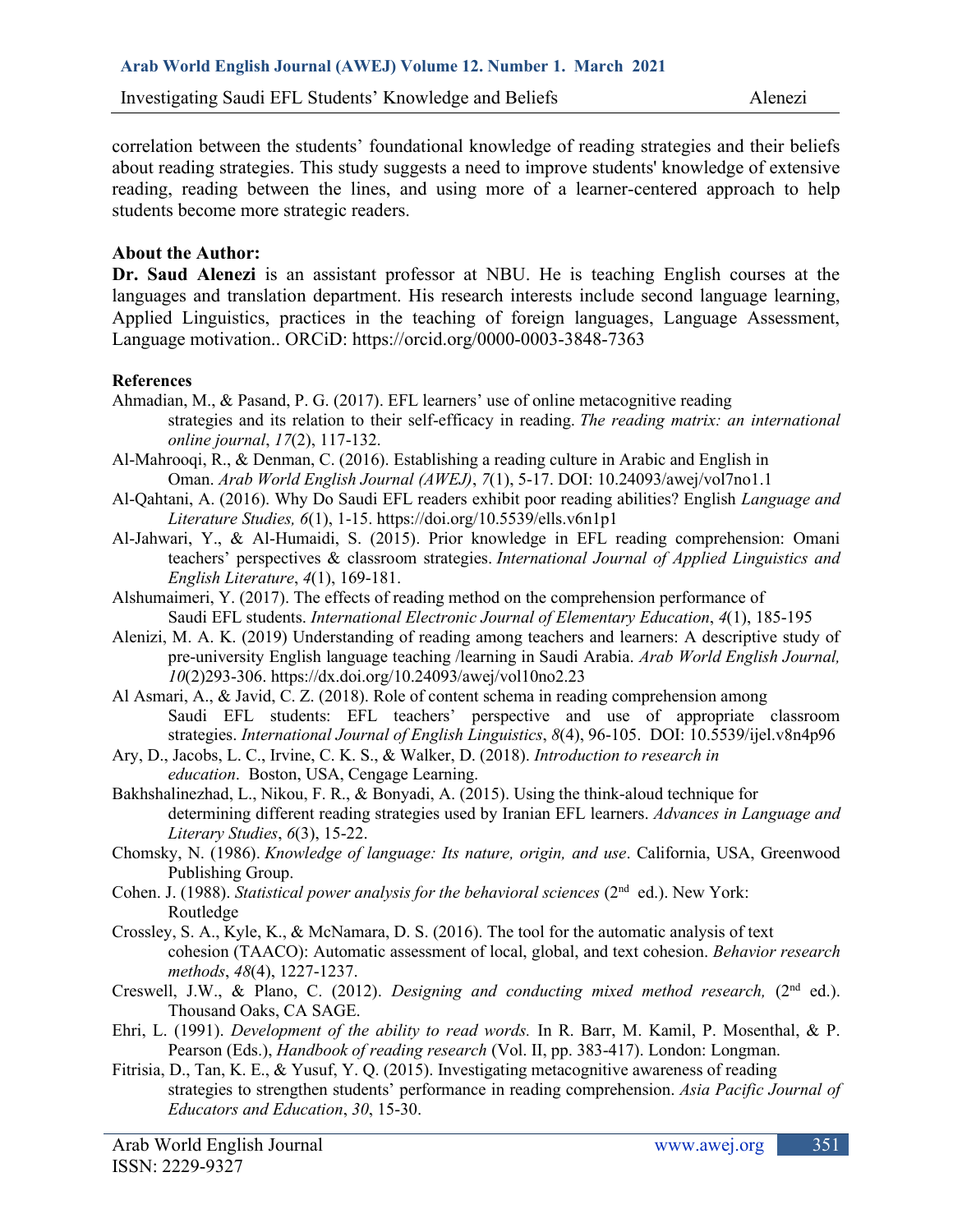Investigating Saudi EFL Students' Knowledge and Beliefs Alenezi

- Haryanto, E., Mukminin, A., Habibi, A., Sulistiyo, U., & Peni, M. S. (2016). English reading Comprehension Strategies Employed by the students of first-year English education program. In *Ninth International Conference on Applied Linguistics (CONAPLIN 9)*. Atlantis Press. https://doi.org/10.2991/conaplin-16.2017.19
- Han, S. Y., & Choi, Y. H. (2018). Post-reading question-generation activities and cooperative learning in EFL reading. *English Teaching, 73*(2), 37-58. DOI: 10.15858/engtea.73.2.201806.37
- Habók, A., & Magyar, A. (2018). Validation of a self-regulated foreign language learning strategy questionnaire through multidimensional modelling. *Frontiers in psychology*, 9. DOI:10.3389/fpsyg.2018.01388
- Horiba, Y., & Fukaya, K. (2015). Reading and learning from L2 text: Effects of reading goal, topic familiarity, and language proficiency. *Reading in a Foreign Language, 27*(1), 22-46.
- Hudson, T. (2007). *Teaching second language reading*. Oxford: Oxford University Press.
- Krashen, S., & Brown, C.L. (2007). What is academic language proficiency? *STETS Language and Communication Review, 6*(1), 1-4. DOI: [10.5054/tj.2011.274624](https://www.researchgate.net/deref/http%3A%2F%2Fdx.doi.org%2F10.5054%2Ftj.2011.274624?_sg%5B0%5D=dxu6d6cFsvcry9xHVV-PIl6-kSrZR4YAQrMEeCuco0pZzj5aSSgcwDAd-Uxz0K3d3uLxXE4sNVV2wg2NqwepmjQqlA.CVT6zBGUu6OFY42BiN3UEqBVL-VLBlVdMPumU0TiH1aDyi8xiOKWe3mFaSQ-ZCxiy9NVBLDa452YJ5KITBxsig)
- Kim, H. (2016). The relationships between Korean university students' reading attitude, reading strategy use, and reading proficiency. *Reading Psychology*, *37*(8), 1162-1195. <https://doi.org/10.1080/02702711.2016.1193581>
- Mitchell, B., & Alfuraih, A. (2017). English language teaching in the Kingdom of Saudi Arabia: Past, present and beyond. *Mediterranean Journal of Social Sciences*, *8*(2), 317-317. DOI: [10.5901/mjss.2017.v8n2p317](https://www.researchgate.net/deref/http%3A%2F%2Fdx.doi.org%2F10.5901%2Fmjss.2017.v8n2p317?_sg%5B0%5D=M2SekUbwcf_9pnbPtJwE76WlwfRo8mAFrkoYJnZw12gXl5-Iy_xnbUyxyNEp0bb2X7fWmkpH3xqIzXC0MPV38KENPw.PSKETpaArbypW4Spf4ZpGLxh1dvTstAb3yQJ6iBl9Fp-fDzih2F6gloOgHRw92D9B2oZcgNCtjKdOXLvbGBfnA)
- Nezami, S. (2012). A critical study of comprehension strategies and general problems in reading skill faced by Arab EFL learners with special reference to Najran University in Saudi Arabia. *International Journal of Social Sciences and Education, 2*(3), 306-316.
- Piaget, J. (1976). Piaget's theory. In Inhelder B., Chipman H.H., Zwingmann C. (eds). *Piaget and his school* (pp. 11-23). Springer, Berlin, Heidelberg.
- Qrqez, M., & Ab Rashid, R. (2017). Reading comprehension difficulties among EFL learners: The case of first and second year students at Yarmouk University in Jordan. *Arab World English Journal (AWEJ) 8*(3), 421-431.<https://dx.doi.org/10.24093/awej/vol8no3.27>
- Okasha, M. A. (2020). Using strategic reading techniques for Improving EFL reading skills. *Arab World English Journal*, *11*(2), 311-322. DOI: 10.24093/awej/vol11no2.22
- Rajab, H., & Al-Sadi, A. (2015). An empirical study of reading habits and interests of Saudi University EFL learners. *International Journal of Linguistics, 7*(2), 1-17. DOI: [10.5296/ijl.v7i2.7034](https://www.researchgate.net/deref/http%3A%2F%2Fdx.doi.org%2F10.5296%2Fijl.v7i2.7034?_sg%5B0%5D=qQ3Eky8SfRnBFnb2olk656RWsRzrCqeLuxonzn6ZMQJ_tLtZsn8p747n_JsOmX5b6aglu6orAl9VMajyZ2vUtvAY6A.7oIn1XhJmLWGkors4GPyBq2i-KaNRM9BQdeSMos4r5IGnH3hNz6L1eQqoBJQ_IF4TRtsUo3bGUldpDFpBW3Szw)
- Shehzad, M. W., Anwar Lashari, T., Anwar Lashari, S., & Hasan, M. K. (2020). The interplay of self-efficacy sources and reading self-efficacy beliefs in metacognitive reading strategies. *International Journal of Instruction*, *13*(4), 523-544. nal of Instruction, 13(4), 523-544. DOI: 10.29333/iji.2020.13433a
- Shoebottom, P. (2015). The importance of reading. Retrieved from<http://esl.fis.edu/parents/> advice/read.htm
- Taladngoen, U., Palawatwichai, N., Estaban, R. H., & Phuphawan, N. (2020). A study of factors affecting EFL tertiary students' reading comprehension ability. *Rangsit Journal of Educational Studies*, *7*(1), 12-21.
- Torres, D. B. (2017). Effectiveness and students' perception of the use of pre-reading strategies and summaries: A case study of adult EFL Students in a reading comprehension Course. *Revista de Lenguas Modernas*, (27), 285-310.
- Vygotsky, L. S. (1978). *Mind in society: The development of higher psychological processes.* Cambridge, USA*:* Harvard University Press.
- Wang, Q. (2017). English reading instruction under the background of core competencies: Problems, principles, goals and pathways. *English Language Learning*, *2*, 19–23.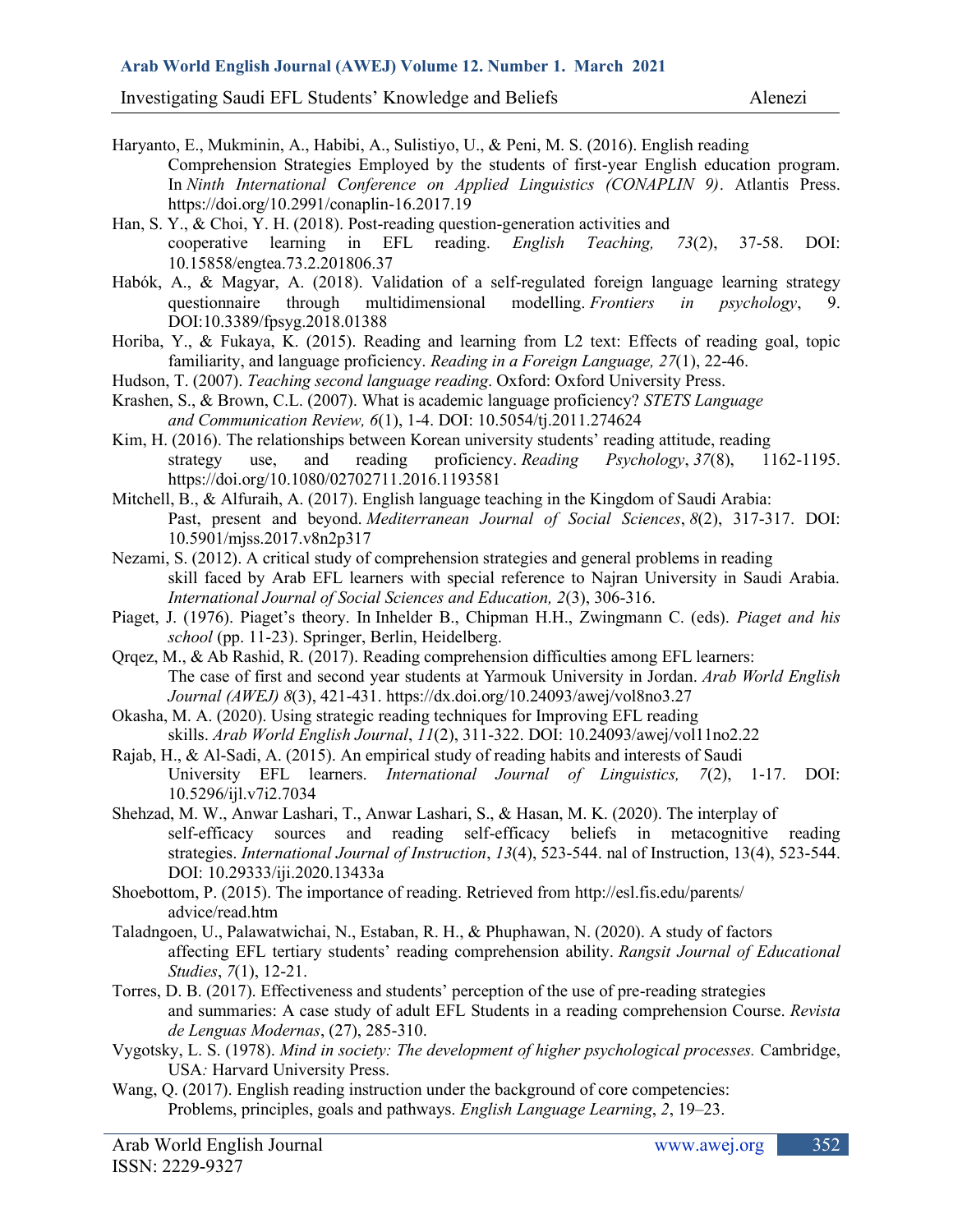|                | Table 5. Students Toundational knowledge of pre-reading strategies |               |        |       |           |                  |                  |      |           |
|----------------|--------------------------------------------------------------------|---------------|--------|-------|-----------|------------------|------------------|------|-----------|
| N              | <b>Statements</b>                                                  | $\mathbf{F}$  | Always | Often | Sometimes | Rarely           | Never            | Mean | <b>SD</b> |
| $\mathbf{1}$   | Planning what to do                                                | ${\bf N}$     | 23     | 98    | 59        | 19               | $\overline{4}$   | 3.58 | 0.883     |
|                | before reading the text.                                           | $\frac{0}{0}$ | 11.3   | 48.3  | 29.1      | 9.3              | 2.0              |      |           |
| $\overline{2}$ | Paying attention to the                                            | N             | 57     | 111   | 30        | $\overline{5}$   | $\theta$         | 4.08 | 0.723     |
|                | titles and subtitles                                               | $\frac{0}{0}$ | 28.08  | 54.68 | 14.78     | 2.46             |                  |      |           |
|                | Focusing on the                                                    | N             | 24     | 86    | 75        | 17               | $\mathbf{1}$     |      |           |
| $\overline{3}$ | keywords from the                                                  | $\frac{0}{0}$ | 11.82  | 42.36 | 36.95     | 8.38             | 0.49             | 3.57 | 0.826     |
|                | title.                                                             |               |        |       |           |                  |                  |      |           |
|                | I am brainstorming the                                             | N             | 34     | 74    | 40        | 47               | 8                |      |           |
| $\overline{4}$ | possible topics                                                    | $\frac{0}{0}$ | 16.75  | 36.45 | 19.70     | 23.15            | 3.95             | 3.39 | 1.131     |
|                | addressed in the text.                                             |               |        |       |           |                  |                  |      |           |
|                | I am making                                                        | N             | 80     | 100   | 16        | 6                | $\mathbf{1}$     |      |           |
| 5              | predictions about the                                              | $\frac{0}{0}$ | 39.41  | 49.26 | 7.88      | 2.95             | 0.50             | 4.24 | 0.762     |
|                | possible content of the                                            |               |        |       |           |                  |                  |      |           |
|                | text in a general way.                                             |               |        |       |           |                  |                  |      |           |
|                | I am checking if the                                               | ${\bf N}$     | 42     | 26    | 112       | 15               | 8                |      |           |
| 6              | predictions about the                                              | $\frac{0}{0}$ | 20.69  | 12.81 | 55.17     | 7.39             | 3.94             | 3.39 | 1.020     |
|                | text are correct or not.                                           |               |        |       |           |                  |                  |      |           |
|                | Predicting the content                                             | ${\bf N}$     | 16     | 82    | 57        | 35               | 13               |      |           |
| $\overline{7}$ | from the pictures.                                                 | $\frac{0}{0}$ | 7.88   | 40.39 | 28.08     | 17.24            | 6.41             | 3.26 | 1.042     |
|                | Watching videos about                                              | N             | 47     | 79    | 62        | 13               | 2                |      |           |
| 8              | the topic of the text to                                           | $\frac{0}{0}$ | 23.15  | 38.92 | 30.54     | 6.40             | 0.99             | 3.77 | 0.912     |
|                | activate schema.                                                   |               |        |       |           |                  |                  |      |           |
|                | Thinking about the                                                 | ${\bf N}$     | 100    | 90    | 13        | 11               | $\overline{4}$   |      |           |
|                | possible vocabulary                                                | $\frac{0}{0}$ | 49.26  | 44.33 | 6.41      | 5.42             | 1.97             |      |           |
| 9              | that could be                                                      |               |        |       |           |                  |                  | 3.84 | 0.787     |
|                | encountered in the text.                                           |               |        |       |           |                  |                  |      |           |
|                | Talking with other                                                 | N             |        |       |           | $\boldsymbol{0}$ | $\boldsymbol{0}$ |      |           |
| 10             | coursemates about                                                  | $\%$          |        |       |           |                  |                  | 4.43 | 0.612     |
|                |                                                                    |               |        |       |           |                  |                  |      |           |

**Appendix A** Table 3. *Students' foundational knowledge of pre-reading strategies*

Level of indicator: Very low = 1.00-1.49, Low = 1.50-2.49, Medium = 2.50-3.49, High = 3.50-4.49, Very high= 4.50-5.00

**Appendix B**

| N  | <b>Statements</b>                                                                                                                  | F                  | Always       | Often         | Sometimes    | Rarely       | Never      | Mean | <b>SD</b> |
|----|------------------------------------------------------------------------------------------------------------------------------------|--------------------|--------------|---------------|--------------|--------------|------------|------|-----------|
| 11 | Understanding the<br>topic sentence in a<br>paragraph.                                                                             | N<br>$\frac{0}{0}$ | 45<br>22.167 | 114<br>56.158 | 33<br>16.256 | 10<br>4.926  | 0.493      | 3.95 | 0.791     |
| 12 | Paying attention to<br>punctuations.                                                                                               | N<br>$\frac{0}{0}$ | 18<br>8.867  | 78<br>38.424  | 62<br>30.542 | 37<br>18.227 | 8<br>3.941 | 3.30 | 0.997     |
| 13 | Paying attention to the<br>type of text when<br>reading (like narrative,<br>expository, scientific<br>$\alpha$<br>reference, etc.) | N<br>$\%$          | 55<br>27.094 | 118<br>58.128 | 24<br>11.823 | 6<br>2.956   | $\theta$   | 4.09 | 0.708     |
| 14 | Guessing the meaning<br>of unknown words<br>from the text.                                                                         | N<br>$\frac{0}{0}$ | 31<br>15.271 | 84<br>41.379  | 61<br>30.049 | 24<br>11.823 | 3<br>1.478 | 3.57 | 0.938     |

Table 4. *Students' foundational knowledge of "while reading" strategies*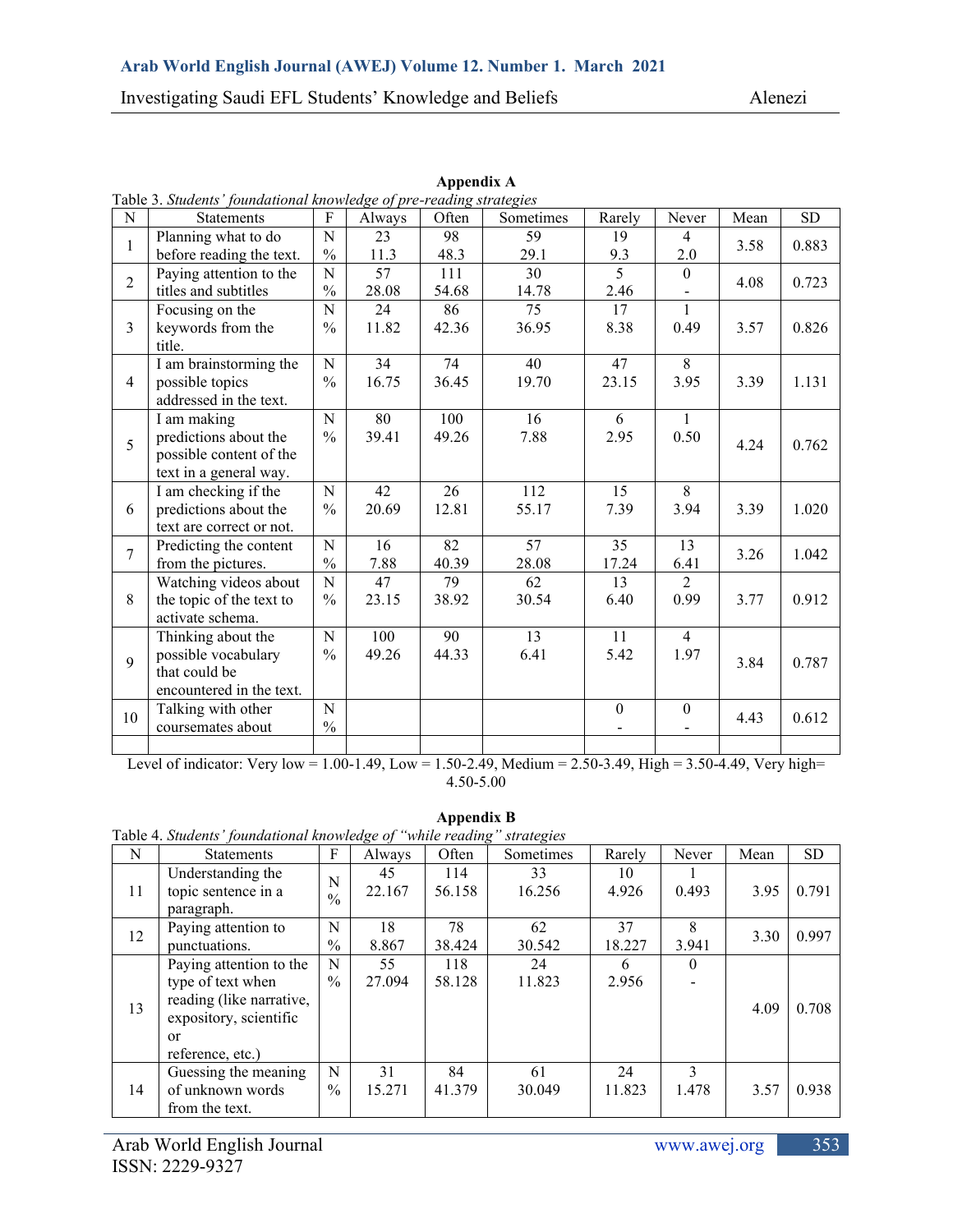Investigating Saudi EFL Students' Knowledge and Beliefs Alenezi

| 15 | Skipping unknown<br>words while reading.                                             | N<br>$\frac{0}{0}$ | 68<br>33.498  | 107<br>52.709 | 26<br>12.808 | $\overline{2}$<br>0.985 | $\Omega$     | 4.19 | 0.685 |
|----|--------------------------------------------------------------------------------------|--------------------|---------------|---------------|--------------|-------------------------|--------------|------|-------|
| 16 | Stopping to check the<br>meaning of unknown<br>words.                                | N<br>$\frac{0}{0}$ | 24<br>11.823  | 15<br>7.389   | 82<br>40.394 | 56<br>27.586            | 26<br>12.808 | 2.78 | 1.137 |
| 17 | Using dictionary or<br>google translator to<br>find the meaning of<br>unknown words. | N<br>$\frac{0}{0}$ | 124<br>61.084 | 70<br>34.483  | 6<br>2.956   | 3<br>1.478              | $\theta$     | 4.55 | 0.630 |
| 18 | Using English<br>Grammar knowledge<br>to help in<br>understanding the text.          | N<br>$\frac{0}{0}$ | 81<br>39.901  | 104<br>51.232 | 14<br>6.897  | $\overline{4}$<br>1.970 | $\theta$     | 4.29 | 0.682 |
| 19 | Skim the text quickly<br>to understanding the<br>main idea                           | N<br>$\frac{0}{0}$ | 27<br>13.300  | 156<br>76.847 | 20<br>9.853  | $\theta$                | $\theta$     | 4.03 | 0.481 |
| 20 | Scan the text to<br>understand the<br>specific idea in the<br>text.                  | N<br>$\frac{0}{0}$ | 95<br>46.798  | 87<br>46.798  | 21<br>10.345 | $\theta$                | $\theta$     | 4.36 | 0.664 |

Level of indicator: Very low = 1.00-1.49, Low = 1.50-2.49, Medium = 2.50-3.49, High = 3.50-4.49, Very high= 4.50-5.00

**Appendix C**

| Table 5. Students' foundational knowledge of post-reading strategies |  |  |
|----------------------------------------------------------------------|--|--|

| N  | Table 5. Students Toundational knowledge of post-redding strategies<br>Statements   | $\boldsymbol{F}$             | Always        | Often         | Sometimes     | Rarely                  | Never                   | Mean | <b>SD</b> |
|----|-------------------------------------------------------------------------------------|------------------------------|---------------|---------------|---------------|-------------------------|-------------------------|------|-----------|
| 21 | Re-read the text<br>more than one time<br>if not getting the<br>main idea.          | N<br>$\frac{0}{0}$           | 36<br>31.034  | 113<br>55.665 | 23<br>11.330  | $\mathcal{E}$<br>1.478  | 0.493                   | 4.15 | 0.712     |
| 22 | Making notes for the<br>main points in the<br>text.                                 | $\mathbf N$<br>$\frac{0}{0}$ | 34<br>16.749  | 82<br>40.394  | 57<br>28.079  | 26<br>12.808            | $\overline{4}$<br>1.970 | 3.57 | 0.979     |
| 23 | Evaluate the plan to<br>check whether I<br>achieve my purpose<br>of reading or not. | $\mathbf N$<br>$\frac{0}{0}$ | 40<br>19.704  | 124<br>61.084 | 30<br>14.778  | $\overline{9}$<br>4.434 | $\mathbf{0}$            | 3.96 | 0.723     |
| 24 | Giving the correct<br>answer to the<br>reading<br>comprehension<br>questions.       | N<br>$\frac{0}{0}$           | 79<br>38.916  | 115<br>56.650 | 9<br>4.433    | $\boldsymbol{0}$        | $\theta$                | 4.34 | 0.562     |
| 25 | Summarizing the<br>text in one's own<br>words.                                      | N<br>$\frac{0}{0}$           | 24<br>11.823  | 77<br>37.931  | 79<br>38.916  | 19<br>9.360             | $\overline{4}$<br>1.970 | 3.48 | 0.892     |
| 26 | Making inferences<br>from the text to<br>understand the<br>hidden meaning.          | $\mathbf N$<br>$\frac{0}{0}$ | 16<br>7.882   | 35<br>17.241  | 114<br>56.158 | 31<br>15.271            | $\overline{7}$<br>3.448 | 3.11 | 0.878     |
| 27 | Discussing with<br>other coursemates<br>about the text.                             | N<br>$\frac{0}{0}$           | 119<br>58.620 | 78<br>38.424  | 6<br>2.956    | $\mathbf{0}$            | $\mathbf{0}$            | 4.56 | 0.554     |
| 28 | Discussing the topic<br>with others (such as<br>tutors, brothers,                   | N<br>$\frac{0}{0}$           | 71<br>34.975  | 73<br>35.961  | 42<br>20.690  | 13<br>6.404             | $\overline{4}$<br>1.970 | 3.96 | 0.997     |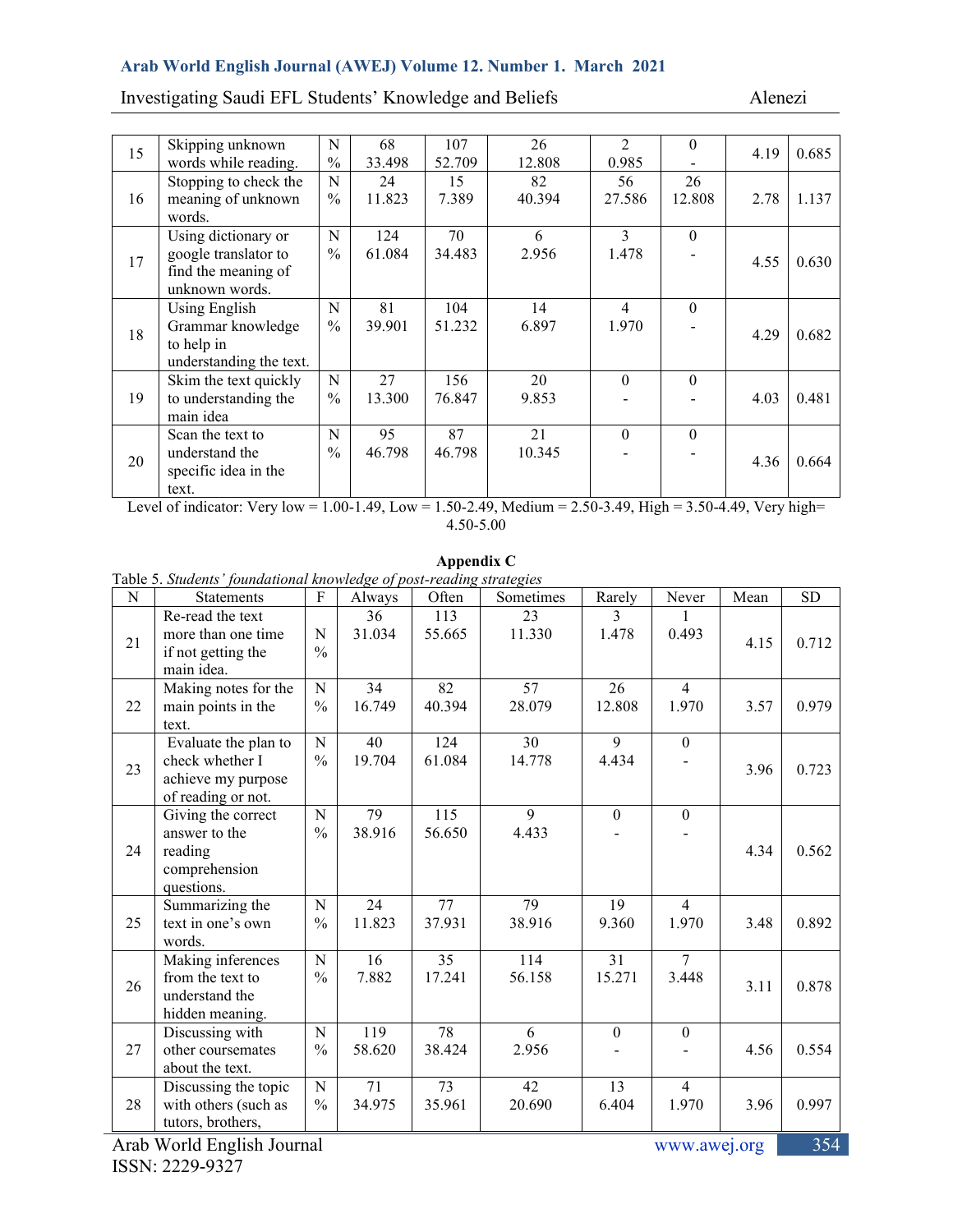# Investigating Saudi EFL Students' Knowledge and Beliefs Alenezi

|    | sisters or parents) at |               |                |        |        |        |        |      |       |
|----|------------------------|---------------|----------------|--------|--------|--------|--------|------|-------|
|    | home.                  |               |                |        |        |        |        |      |       |
|    | Understanding the      | N             | $\overline{2}$ | 130    | 55     | 15     |        |      |       |
|    | whole text alone       | $\frac{0}{0}$ | 0.985          | 64.039 | 27.094 | 7.389  | 0.493  |      |       |
|    | (means that you can    |               |                |        |        |        |        |      |       |
|    | read and               |               |                |        |        |        |        |      |       |
| 29 | comprehend a text      |               |                |        |        |        |        | 3.58 | 0.666 |
|    | while reading alone,   |               |                |        |        |        |        |      |       |
|    | without peer           |               |                |        |        |        |        |      |       |
|    | collaboration or       |               |                |        |        |        |        |      |       |
|    | teachers'              |               |                |        |        |        |        |      |       |
|    | explanation).          |               |                |        |        |        |        |      |       |
| 30 | Reading other          | N             | $\mathbf{3}$   | 31     | 71     | 76     | 22     |      |       |
|    | materials (books,      | $\frac{0}{0}$ | 1.478          | 15.271 | 34.975 | 37.438 | 10.837 |      |       |
|    | articles etc.) related |               |                |        |        |        |        | 2.59 | 0.926 |
|    | to the text to help in |               |                |        |        |        |        |      |       |
|    | understanding the      |               |                |        |        |        |        |      |       |
|    | text.                  |               |                |        |        |        |        |      |       |

Level of indicator: Very low = 1.00-1.49, Low = 1.50-2.49, Medium = 2.50-3.49, High = 3.50-4.49, Very high= 4.50-5.00

#### **Appendix D**

Table 6. *Students' beliefs about English reading strategies*

| N  | Table 6. Bludents <i>beliefs about English Fedding strategies</i><br><b>Statements</b>                                                              | F                            | <b>SA</b>               | A            | U            | D                       | <b>SD</b>               | Mean | <b>SD</b> |
|----|-----------------------------------------------------------------------------------------------------------------------------------------------------|------------------------------|-------------------------|--------------|--------------|-------------------------|-------------------------|------|-----------|
| 31 | Language learning<br>involves culture, so it<br>is important to<br>increase Saudi<br>learners' cultural<br>awareness of English<br>speakers.        | $\mathbf N$<br>$\frac{0}{0}$ | 131<br>64.532           | 71<br>34.975 | 1<br>0.494   | $\mathbf{0}$            | $\theta$                | 4.64 | 0.491     |
| 32 | Students should read<br>other relevant<br>materials at<br>home/library the class<br>to comprehensive.<br>(Extensive reading).                       | $\mathbf N$<br>$\frac{0}{0}$ | 73<br>35.960            | 92<br>45.320 | 32<br>15.764 | $\overline{3}$<br>1.478 | $\overline{3}$<br>1.478 | 4.13 | 0.834     |
| 33 | Students should read<br>other relevant<br>materials (like<br>magazines, books,<br>articles) to<br>understand the<br>content (extensive<br>reading). | $\mathbf N$<br>$\frac{0}{0}$ | $\mathfrak{S}$<br>2.464 | 61<br>30.049 | 62<br>30.542 | 66<br>32.512            | 9<br>4.433              | 2.94 | 0.950     |
| 34 | In English reading<br>classes, students<br>should be given more<br>time for group<br>discussion and<br>students' activities<br>rather than the      | $\mathbf N$<br>$\frac{0}{0}$ | 12<br>5.912             | 49<br>24.138 | 95<br>46.798 | 45<br>22.167            | $\overline{2}$<br>0.985 | 3.12 | 0.854     |